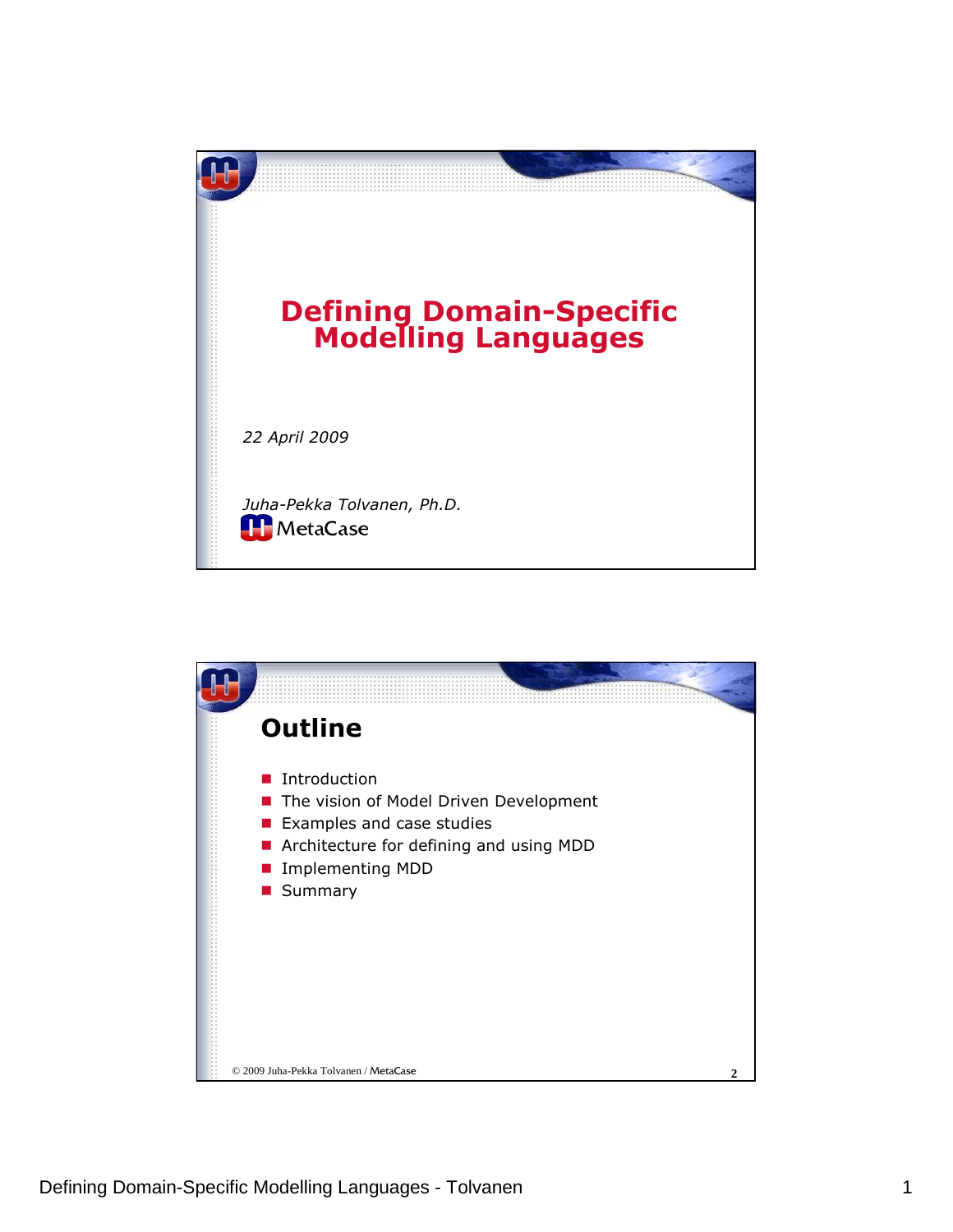

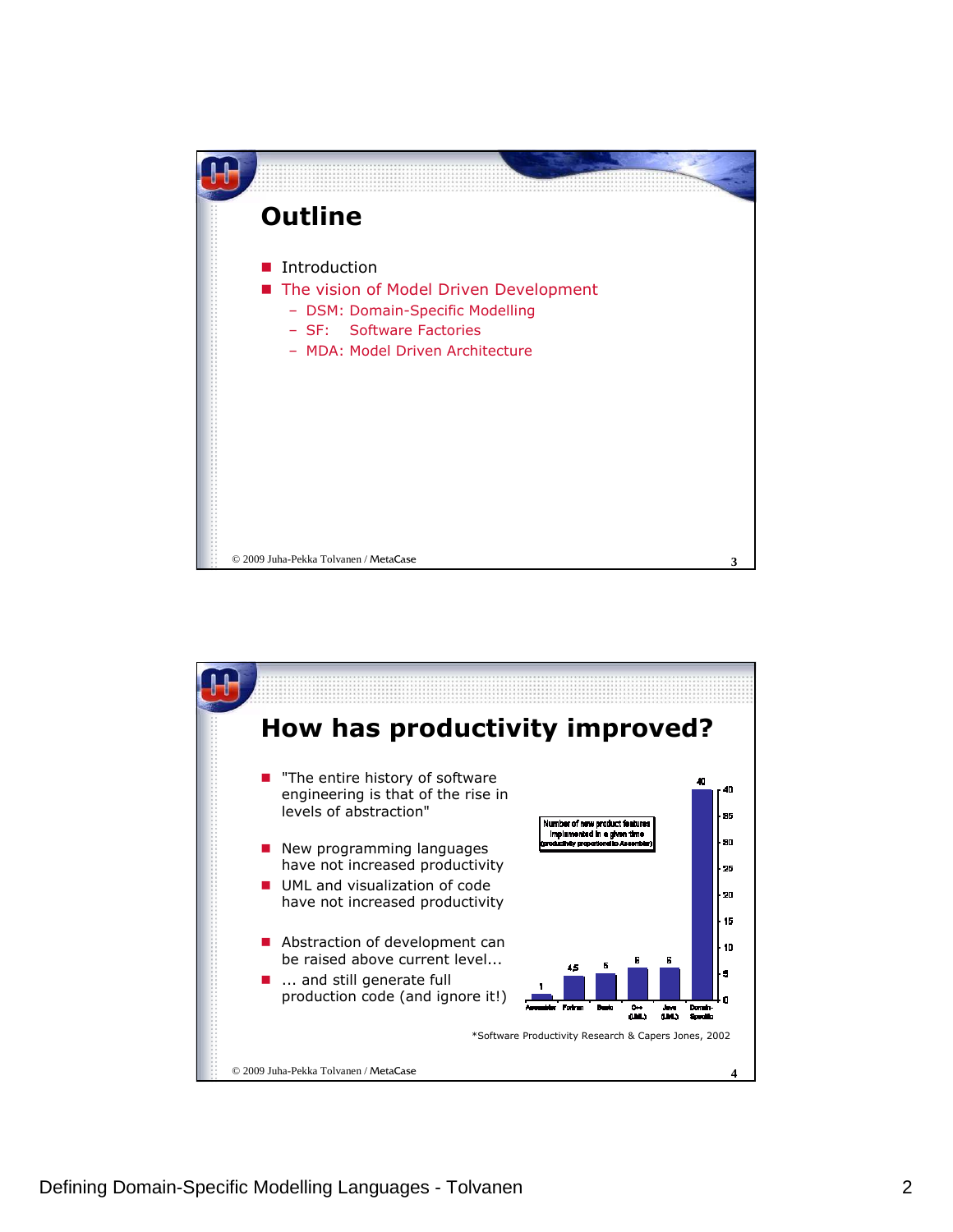

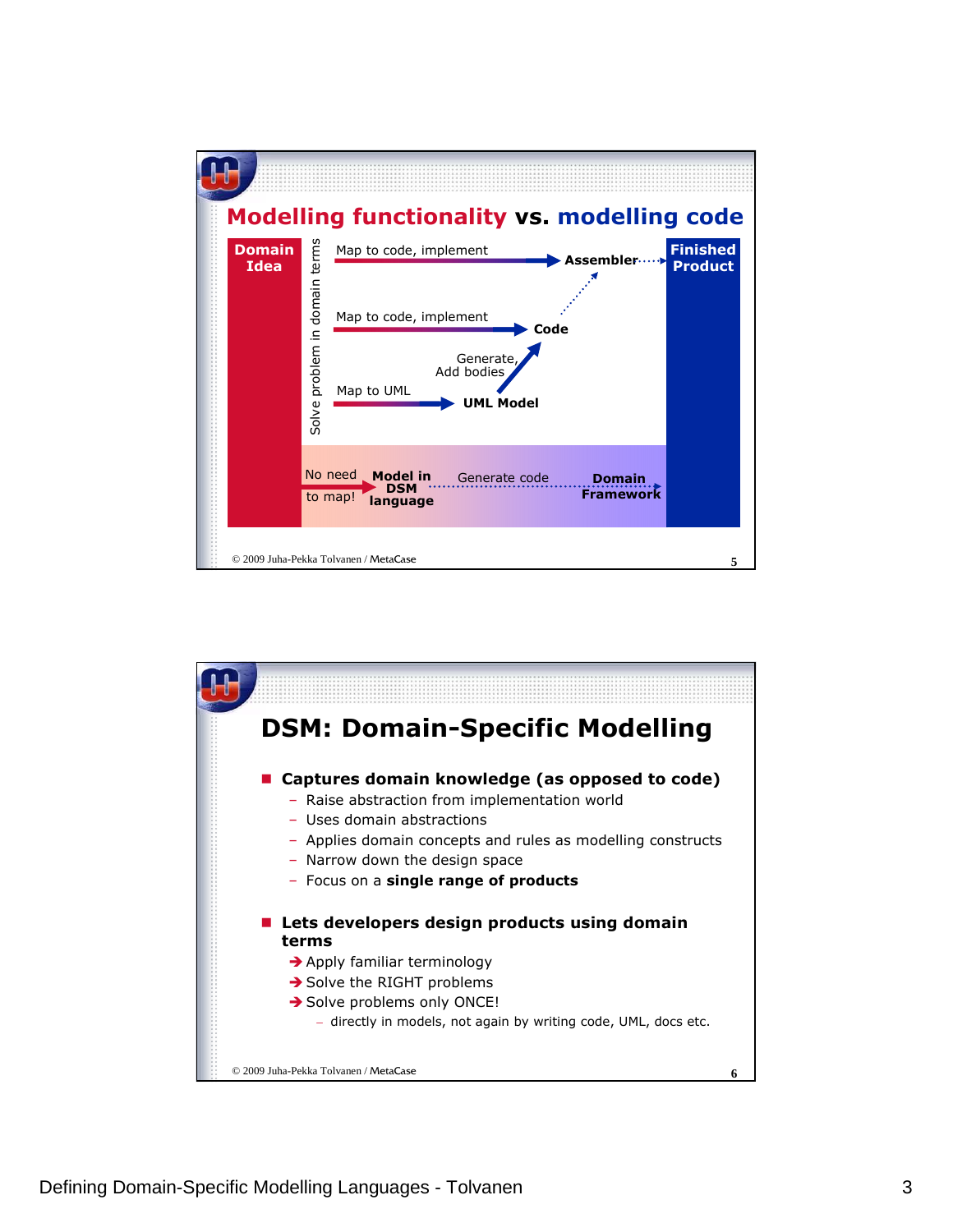

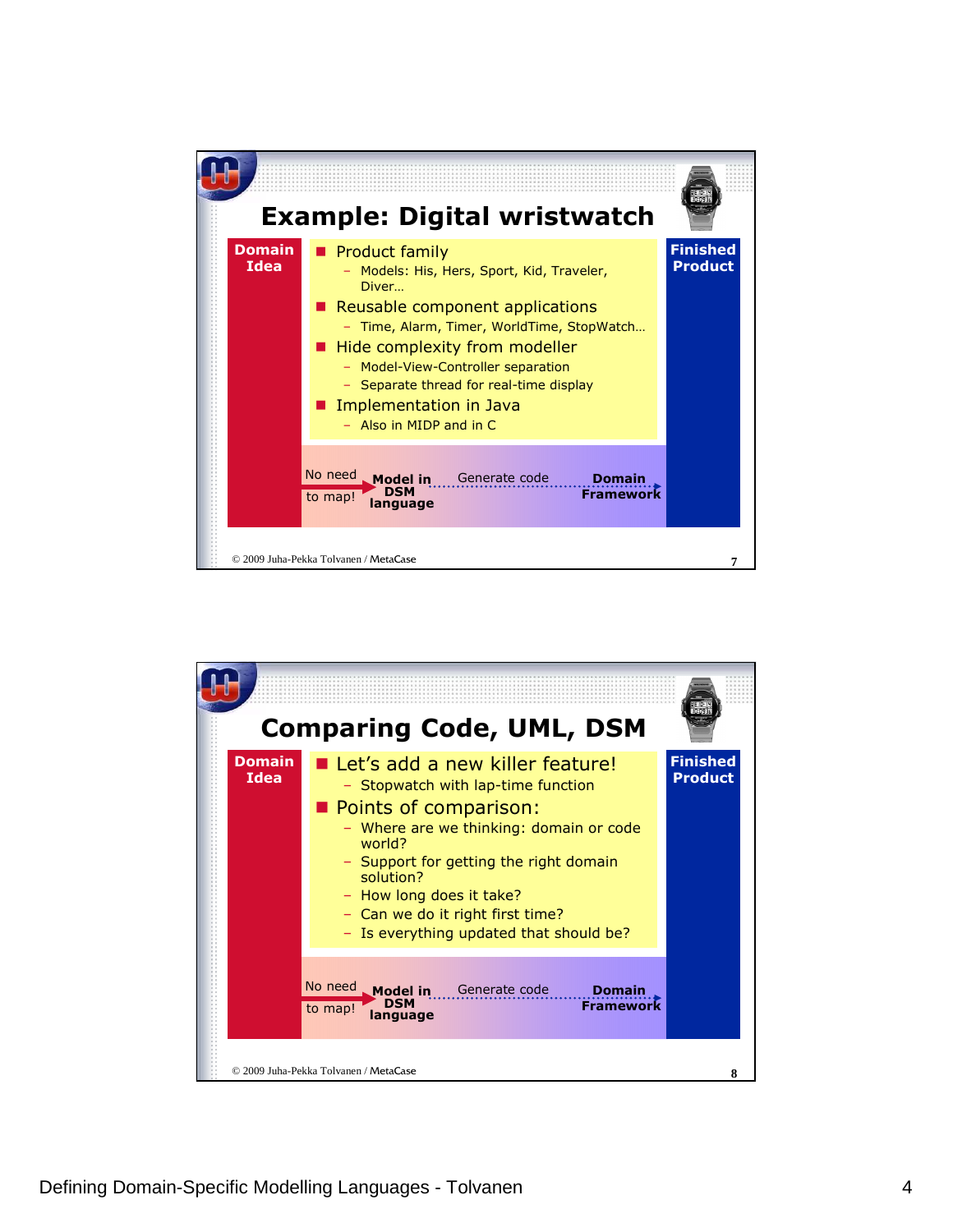

| Exploring - C:\MetaEdit\MetaEdit MWB 3.0\Reports<br>File Edit View Go Favorites Tools Help<br>Address C C \MetaEdit\MetaEdit MwB 3.0\Reports |                                      |                                    | $ \Box$ $\times$ | DecompPair<br>DisplayInfo<br><b>Alama</b><br><b>+blinking</b> | Icon<br>-icon Name               | Repult<br><b>METime</b><br>-HOUR OF DAY<br>eaction | AbstractWatchApplet                    | Celettina                    |
|----------------------------------------------------------------------------------------------------------------------------------------------|--------------------------------------|------------------------------------|------------------|---------------------------------------------------------------|----------------------------------|----------------------------------------------------|----------------------------------------|------------------------------|
|                                                                                                                                              |                                      |                                    | m                | ann&ration<br>ekey Unit<br>displayfilethed                    | -iconVAdget                      | MNUTE<br>etarget State<br>-SECOND                  | vinci/Thread<br>-display               | +Celestronf)<br>$+000$       |
|                                                                                                                                              |                                      | ₩<br>国<br>Back                     |                  | +DecompPair()<br>+Disolay IndoC)                              | alcon O<br>+setOn()<br>+set OffO | $-848400$<br>HUNDREDTH<br>-sizes                   | -atems<br>-applications:<br>-app Stack | Delicia                      |
| Name                                                                                                                                         | Size Type                            | Modified                           |                  | AbstractWatchApplication                                      |                                  |                                                    | -clockOffset<br>-kon-Panel             | +Deliciar)                   |
| AbstractWatchApplication.java                                                                                                                | JAVA File<br><b>SKB</b>              | 1.2.2001 13:25                     |                  | -START                                                        | Simple                           |                                                    | timePanel<br><b>Jutton Papel</b>       | epo)                         |
| Alarmjava                                                                                                                                    | JAVA File<br>1KB                     | 1.2.2001 13:25                     |                  | $S$ TOP                                                       | +Simple()<br>+422_20110          | Timer                                              | -app Panel<br>state Panel              |                              |
| AlamClock.java                                                                                                                               | 3KB<br>JAVA File                     | 1.2.2001 13:25                     |                  | -applet<br>-decompositions                                    | +422,7840                        | siconth                                            | Jann-Field                             | Sporty                       |
| S Celestrajava                                                                                                                               | 1KB<br>JAVA File                     | 1.2.2001 13:25                     |                  | .crana Transitions                                            | +422_20300                       | HenathLeft                                         | state Field                            | +Sporty()                    |
| Gelestron java                                                                                                                               | 1KB<br>JAVA File                     | 1.2.2001 13:25                     |                  | -stateDisplays<br>-current State                              |                                  | +stopTime                                          |                                        | 4910                         |
| SI DecompPair.java                                                                                                                           | JAVA File<br>1KB                     | 1.2.2001 13:25                     |                  | ставт.                                                        |                                  | enginemb@                                          | +910<br>entri                          |                              |
| 3 Delicia java                                                                                                                               | 1KB<br>JAVA File                     | 1.2.2001 13:25                     |                  | $-5TOP$<br>-applet                                            | WorldTime                        | +setlength()<br>+getlengthLeft()                   | +start()                               | Ventures                     |
| Fisplaulnfo.java                                                                                                                             | 1KB<br>JAVA File                     | 1.2.2001 13:25                     |                  | -decompositions                                               | entfort                          | +setlengthLeft()                                   | $+mn()$<br>+caire <sup>2</sup>         | +Minturer()                  |
| Display/022.java<br>S Display/025.java                                                                                                       | 1KB<br>JAVA File<br>1KB<br>JAVA File | 1.2.2001 13:25<br>13.12.2000 15:59 |                  | -stateTransitions<br>-stateDistribuce                         | +petoffset()<br>+cetoffcet0      | +patstopTime()<br>+setstopTime()                   | eret@inks()                            | 4200                         |
| F DisplayM332 java                                                                                                                           | 1KB<br>JAVA File                     | 1.2.2001 13:25                     |                  | Journald State                                                | +WorldTime()                     | +Timen?                                            | $+$ stop $0$<br>+actionPerformed()     |                              |
| J Display/<125.java                                                                                                                          | 1KB<br>JAVA File                     | 1.2.2001 10:13                     |                  |                                                               | +822 27130<br>+822 13410         | +x22 26720<br>+a22 28420                           | elog()                                 |                              |
| S Display/ 234 java                                                                                                                          | 1KB<br>JAVA File                     | 1.2.2001 13:25                     |                  | +/bstractWatch/eplication()                                   | +a22_678()                       | +422_1123Q                                         | eadsThisAndSubAcosti                   | Celestra                     |
| S Display/C334.java                                                                                                                          | 1KB<br>JAVA File                     | 1.2.2001 13:25                     |                  | +petolookTime()<br>+setolookTime()                            | +422_22820                       | +a22_22010<br>+a22 28660                           | +startAccO<br>+sysTimeChanged()        |                              |
| Si Icon.java                                                                                                                                 | 1KB<br>JAVA File                     | 1.2.2001 13:25                     |                  | +oetsysTimer)                                                 | +422_11160                       | +a22 9030                                          | edirlamo<br>uraica diamic"             | +Celestra()<br>$+90()$       |
| S LW_1.java                                                                                                                                  | 2KB<br>JAVA File                     | 1.2.2001 10:13                     |                  | sontclock OfficerO<br>+setclock Offset                        |                                  | +a22_21050<br>+a22_22540                           |                                        |                              |
| A METime.iava                                                                                                                                | 3KB<br>JAVA File                     | 1.2.2001 13:25                     |                  | Company                                                       | TST                              | +422_168BQ                                         |                                        |                              |
| <b>El Result java</b>                                                                                                                        | 1KB<br>JAVA File                     | 1.2.2001 13:25                     |                  | <b>Juliano</b><br>+addDecomposition()                         |                                  | +d22_1346Q<br>+422_1800Q                           |                                        | <b>AbstractDisplay</b>       |
| Simple java                                                                                                                                  | 1KB<br>JAVA File                     | 1.2.2001 13:25                     |                  | +addTransition()                                              | $+7570$                          |                                                    | Display2022                            | <b>Jones</b>                 |
| Sporty.java                                                                                                                                  | JAVA File<br>1KR                     | 1.2.2001 13:25                     |                  | +addStateDisplay()<br>+handle Event()                         |                                  | +422_26690                                         |                                        | dimen                        |
| Stopwatch.java                                                                                                                               | 2KB<br>JAVA File                     | 1.2.2001 13:25                     |                  | vicon On O                                                    |                                  | TASTW                                              | +Display1022)                          | <b>buttons</b>               |
| SI TAST java                                                                                                                                 | JAVA File<br>1KB                     | 1.2.2001 13:25                     |                  | +loon Off()<br>+keyUnitQ                                      |                                  | +TASTMO                                            | DisplayX234                            |                              |
| SI TASTW.iava                                                                                                                                | JAVA File<br>2KR                     | 1.2.2001 13:25                     |                  | +dsplayTime()                                                 |                                  | Time<br>d22_16530                                  |                                        |                              |
| # Time java                                                                                                                                  | JAVA File<br>3KB<br>JAVA File        | 1.2.2001 13:25                     |                  | +perform()<br>+/bstractWatch/ipplication()                    |                                  | $+5me$                                             | $+0$ isplay $32340$                    |                              |
| SI Timer.java<br>Si TinuTextField.iava                                                                                                       | 4KB<br>1KB<br>JAVA File              | 1.2.2001 13:25<br>1.2.2001 10:13   |                  | +ostolockTman                                                 |                                  | +422_3240<br>+a22 13300<br>TAST                    |                                        |                              |
| FITST.java                                                                                                                                   | 1KB<br>JAVA File                     | 1.2.2001 13:25                     |                  | acetologic Time O<br>nemil zvater                             |                                  | +422_11010                                         | DisplayX334                            |                              |
| S Watch java                                                                                                                                 | JAVA File<br>2KB                     | 8.12.2000.16:13                    |                  | +outclock Offset                                              |                                  | +a22 22400<br>$+T@STC$<br>+a22 15520<br>422 16530  | +Display1034()                         | Alam                         |
| SI Watch X125.java                                                                                                                           | 1KB<br>JAVA File                     | 8.12.2000 16:13                    |                  | +netclock Offmetr                                             |                                  | $+822.5330$                                        |                                        |                              |
| SI Venturer java                                                                                                                             | JAVA File<br>1KB                     | 1.2.2001 13:25                     |                  | +retAam()<br>dell Abrin O                                     |                                  | +422_2610Q                                         | Display/032                            | ozme<br>-localTime/wareness  |
| SI WorldTime.java                                                                                                                            | JAVA File<br>2KB                     | 1.2.2001 13:25                     |                  | +addDecomposition()                                           | AlarmClock                       |                                                    |                                        | -alarm State                 |
| 3 Zone java                                                                                                                                  | JAVA File<br>1KB                     | 1.2.2001 13:25                     |                  | +addTransition()<br>eaddStateDisplay(1)                       | extern Time                      | Stoowatch                                          | +Display/032()                         | disatrina<br>-applet         |
| AlamClock.doc                                                                                                                                | 320KB<br>Microsoft Word Docum        | 11.12.2000 14:24                   |                  | +handleEvent()<br>dronOnO                                     | +petalarm Time()                 | actort Foto                                        |                                        | -alarm Poplication           |
|                                                                                                                                              |                                      |                                    |                  | Ainm D100                                                     | ecetalarm Times"                 | +stooTime                                          | Zone                                   | name<br>-localTime Awareness |
| 93 object[s]                                                                                                                                 | 835KB (Disk free space S My Computer |                                    |                  | Heav Unitr's                                                  | + (karm Clocks)<br>+a22_15220    | +petstartDate()<br>+setstartDate()                 | coneName<br>cropholise.                | -plarm State                 |
|                                                                                                                                              |                                      |                                    |                  | +displayTime()<br>+oerform <sup>2</sup>                       | +a22_17820                       | egetstopTime()                                     | cone/Alidoot                           | -sleeptime<br>-spoke         |
|                                                                                                                                              |                                      |                                    |                  |                                                               | +422 9050<br>+a22 7460           | +setstopTime()                                     | -blinking                              | clarm Antication             |
|                                                                                                                                              |                                      |                                    |                  |                                                               | +422 27340                       | +Stopwatch ()<br>+a22 22690                        | $+2$ onech                             |                              |
|                                                                                                                                              |                                      |                                    |                  |                                                               | +422 5350                        | 4822_14750                                         | +set\blue()                            | ABamO                        |
|                                                                                                                                              |                                      |                                    |                  |                                                               | $+422.18400$<br>$+422.19370$     | +a22_1776()<br>$+422 - 29050$                      |                                        | Hun()<br>+Aami'i             |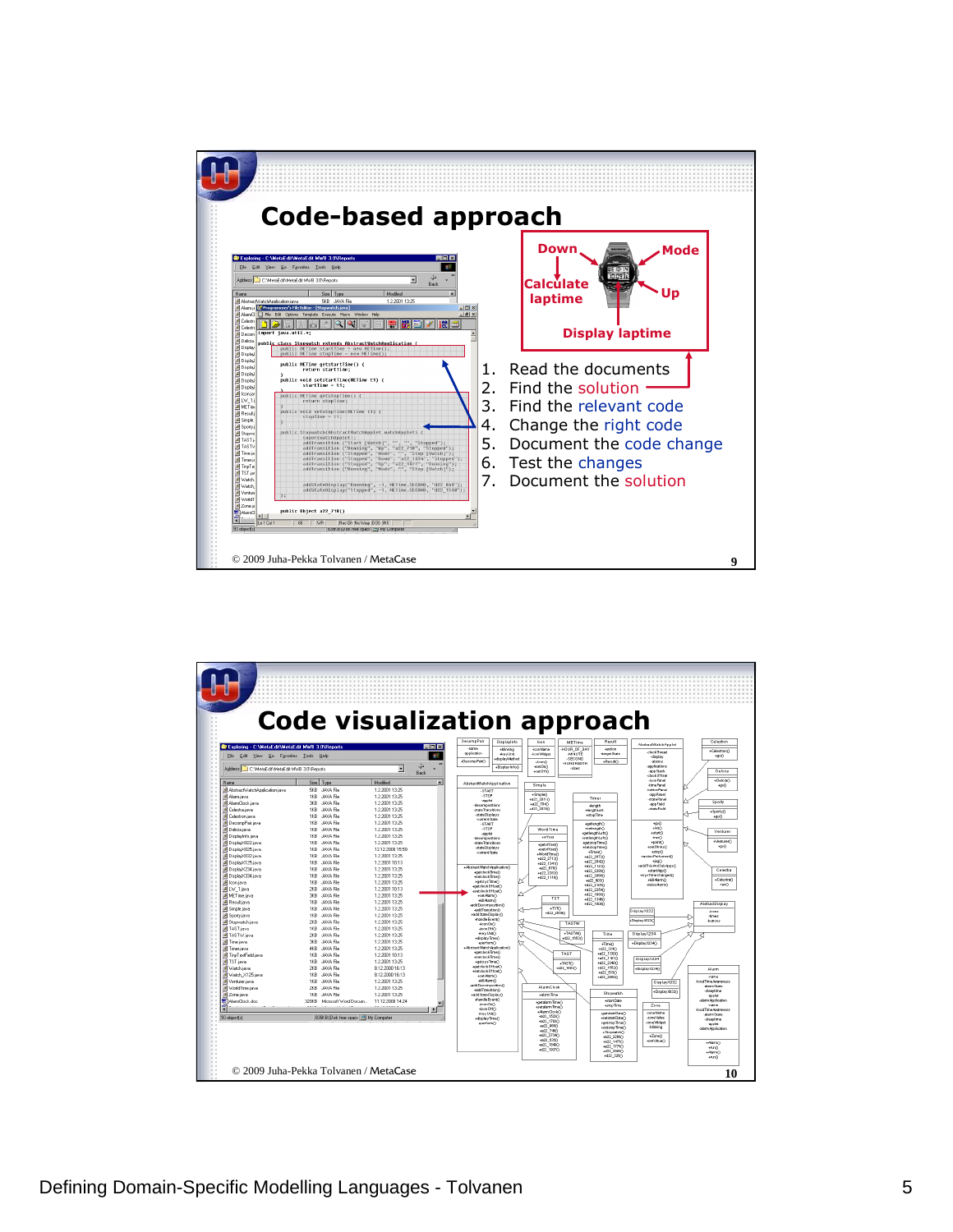

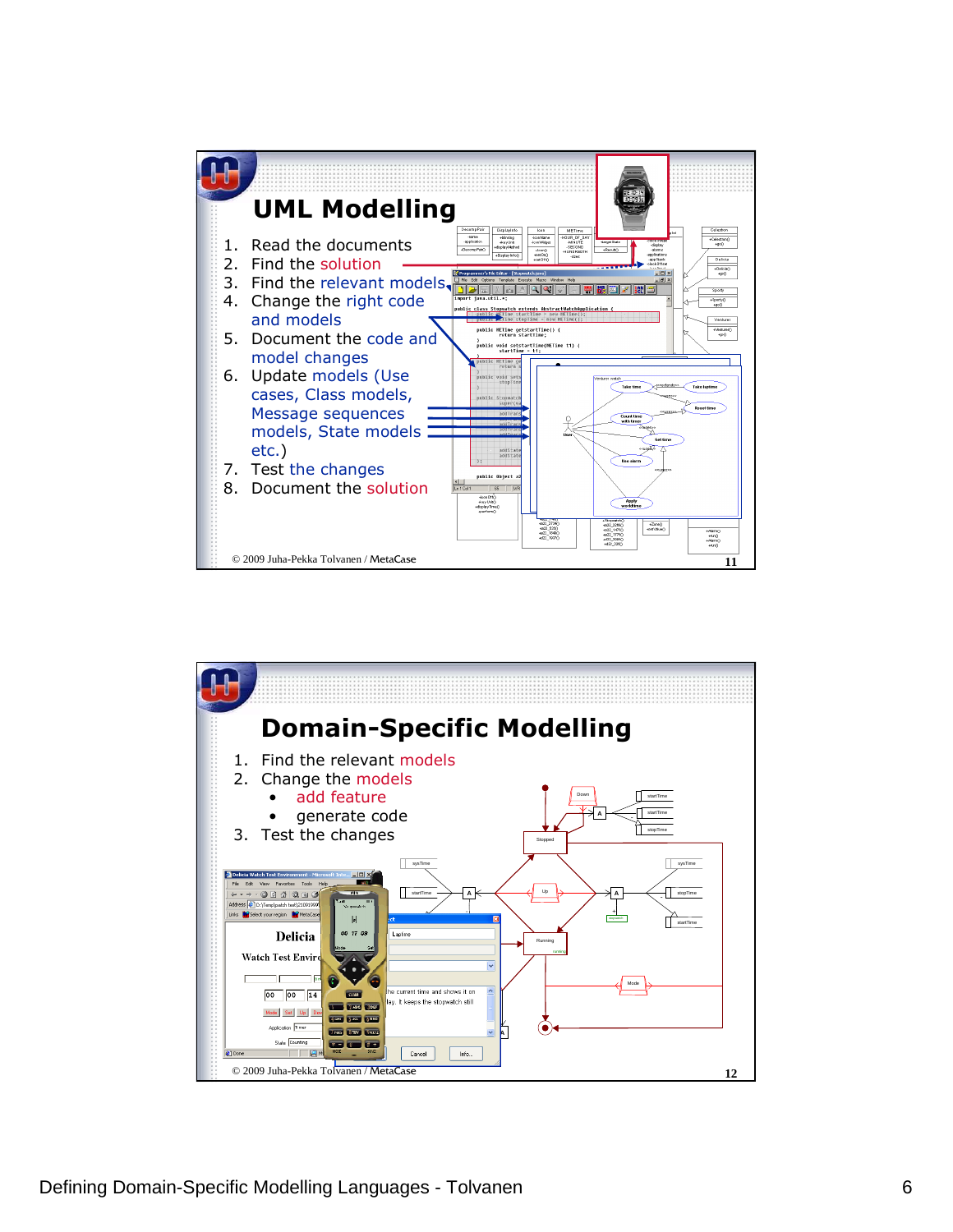

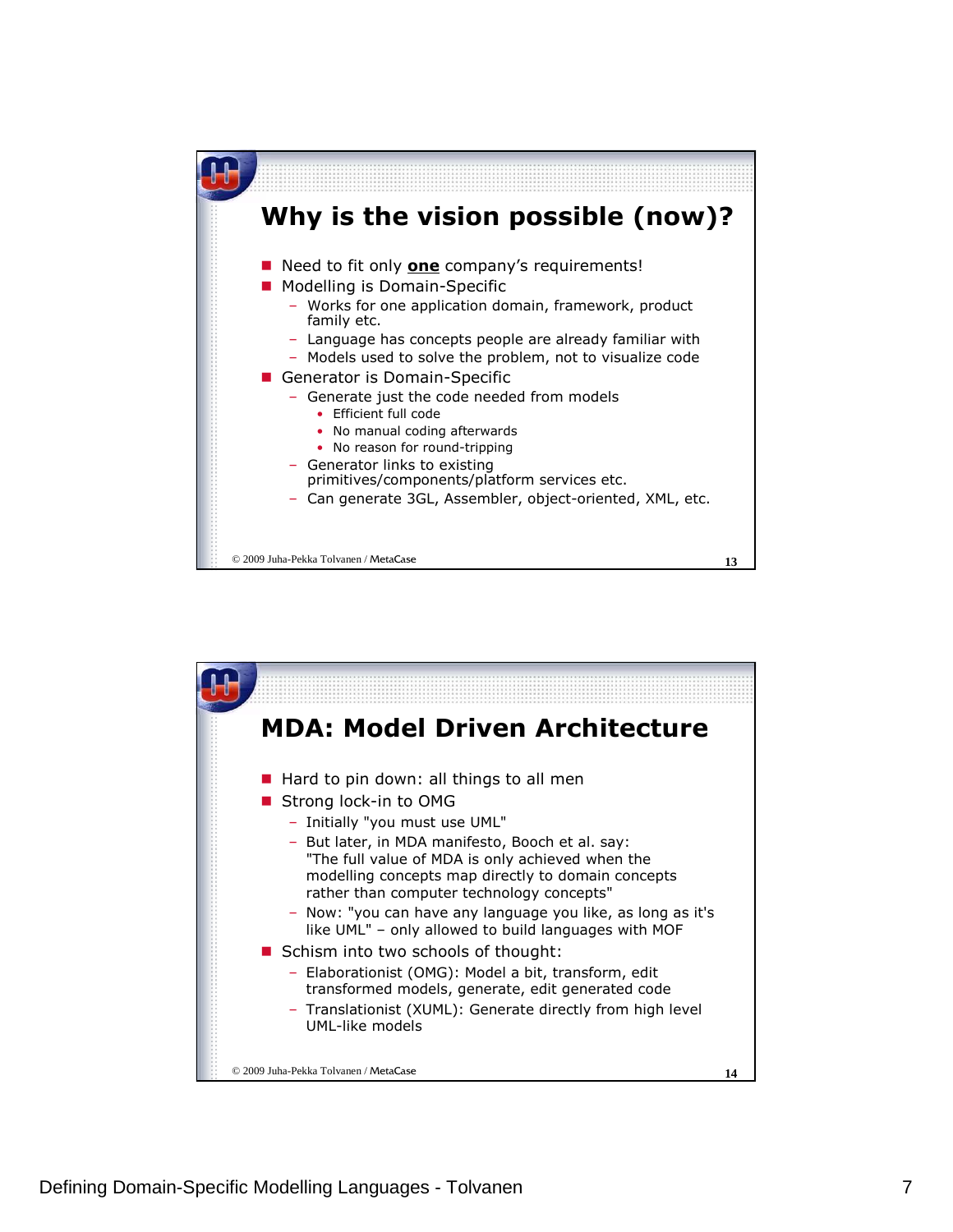

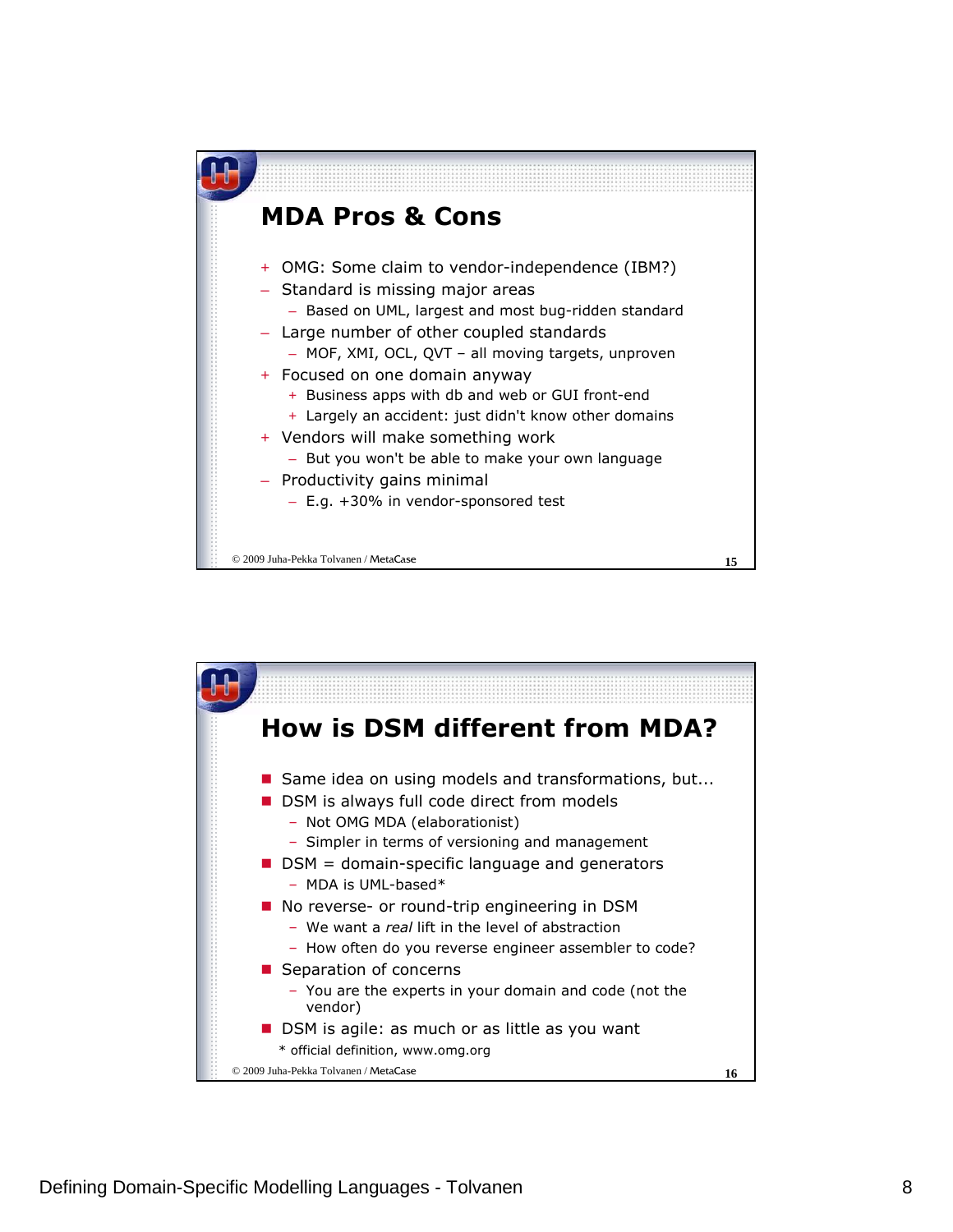

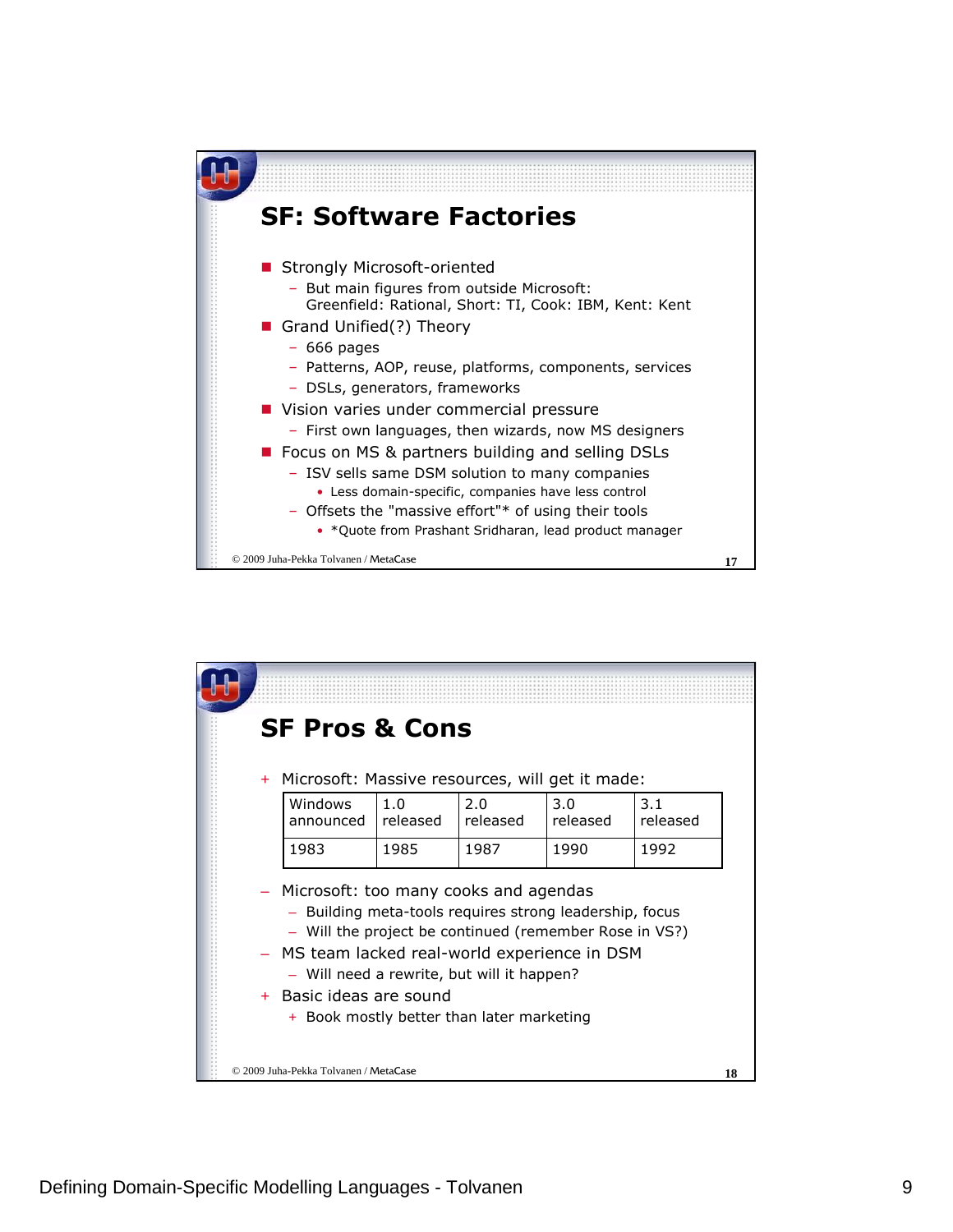

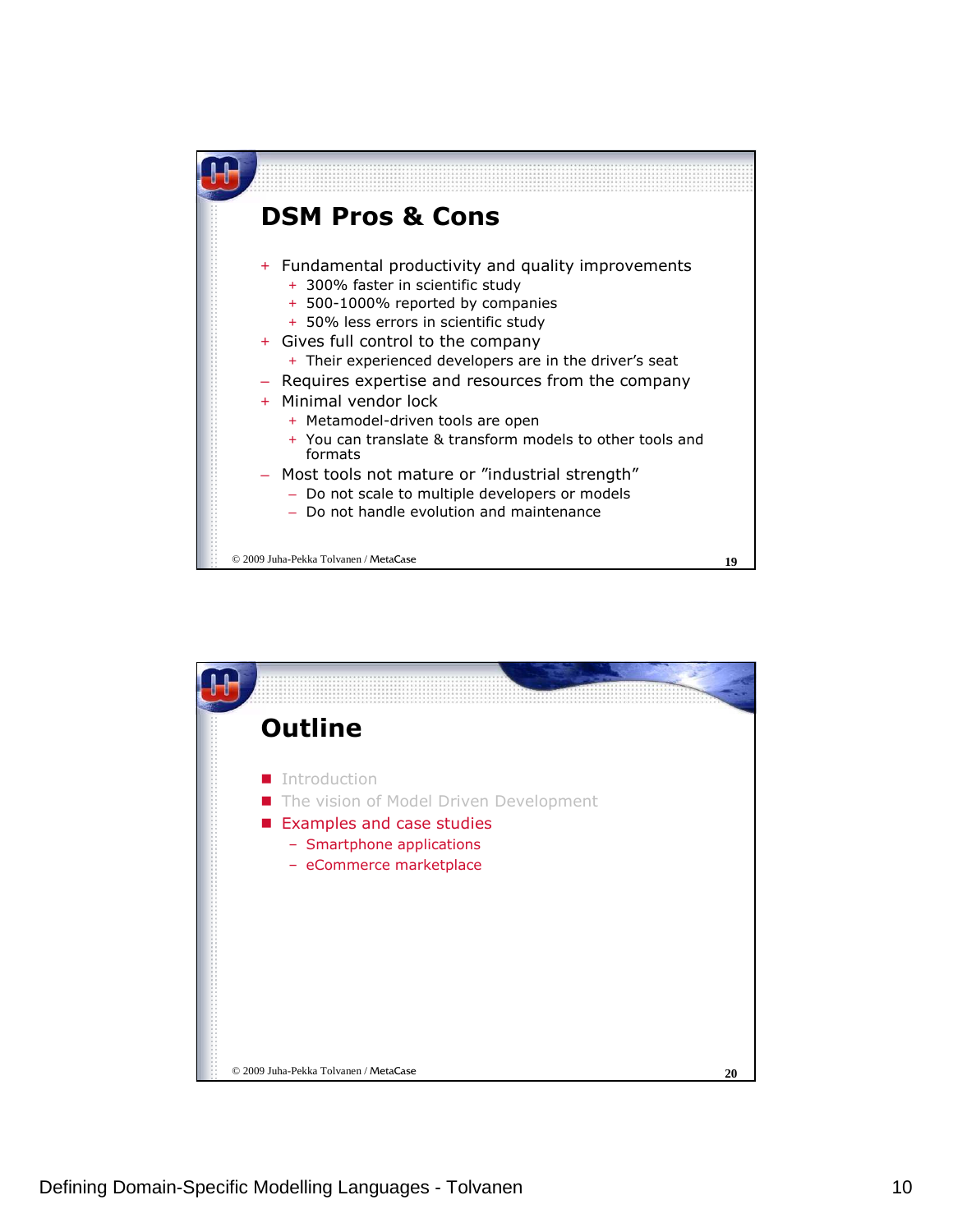

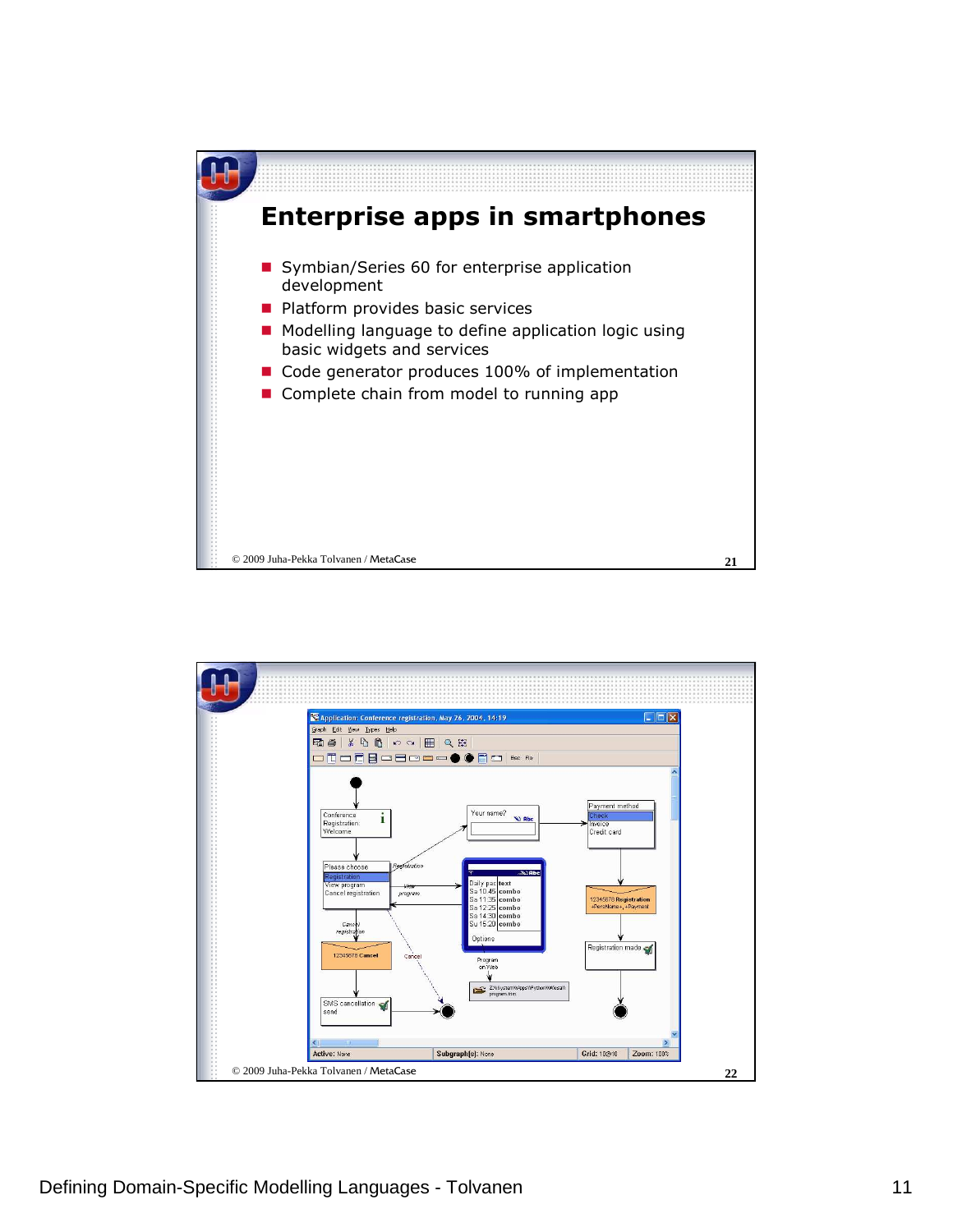

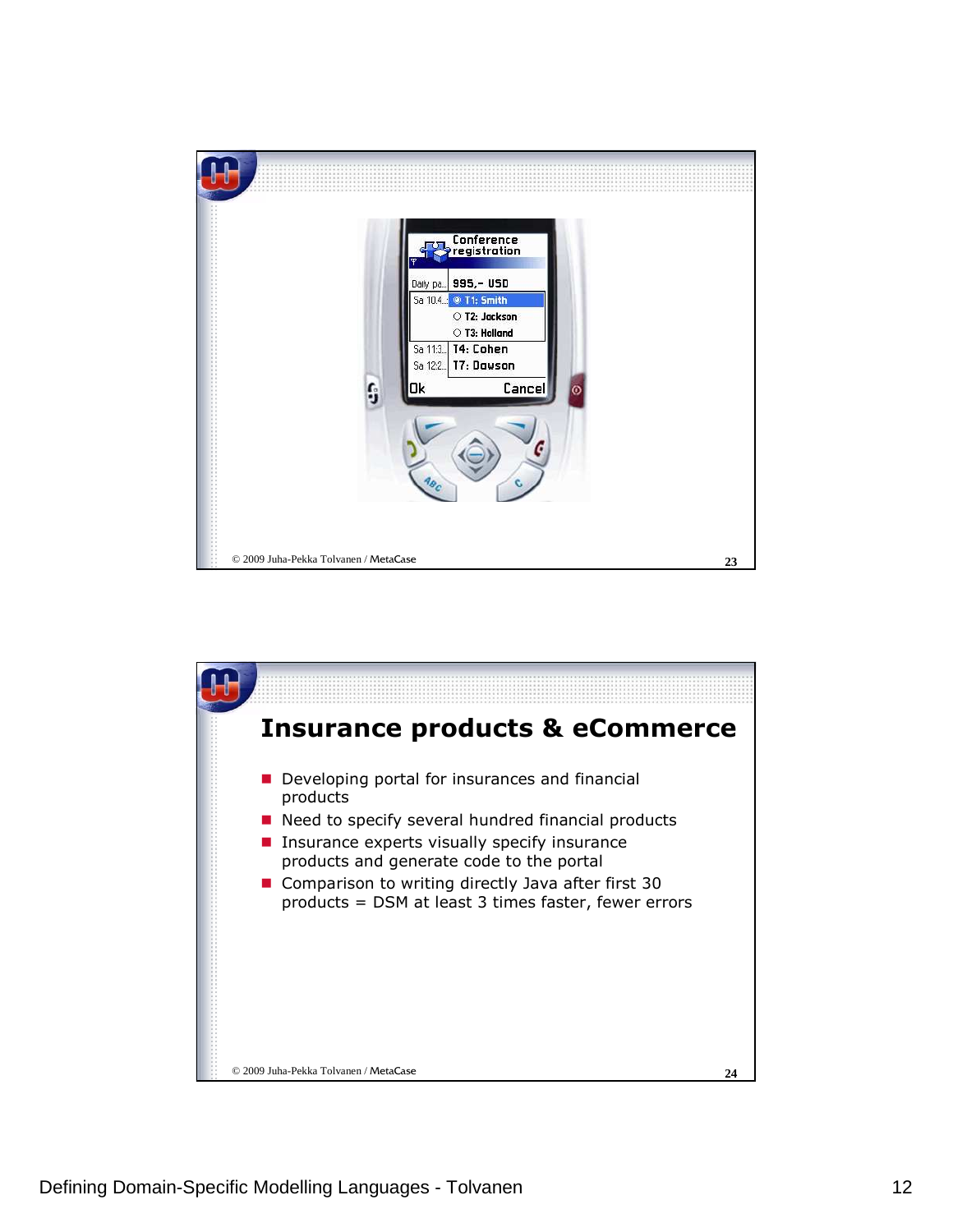

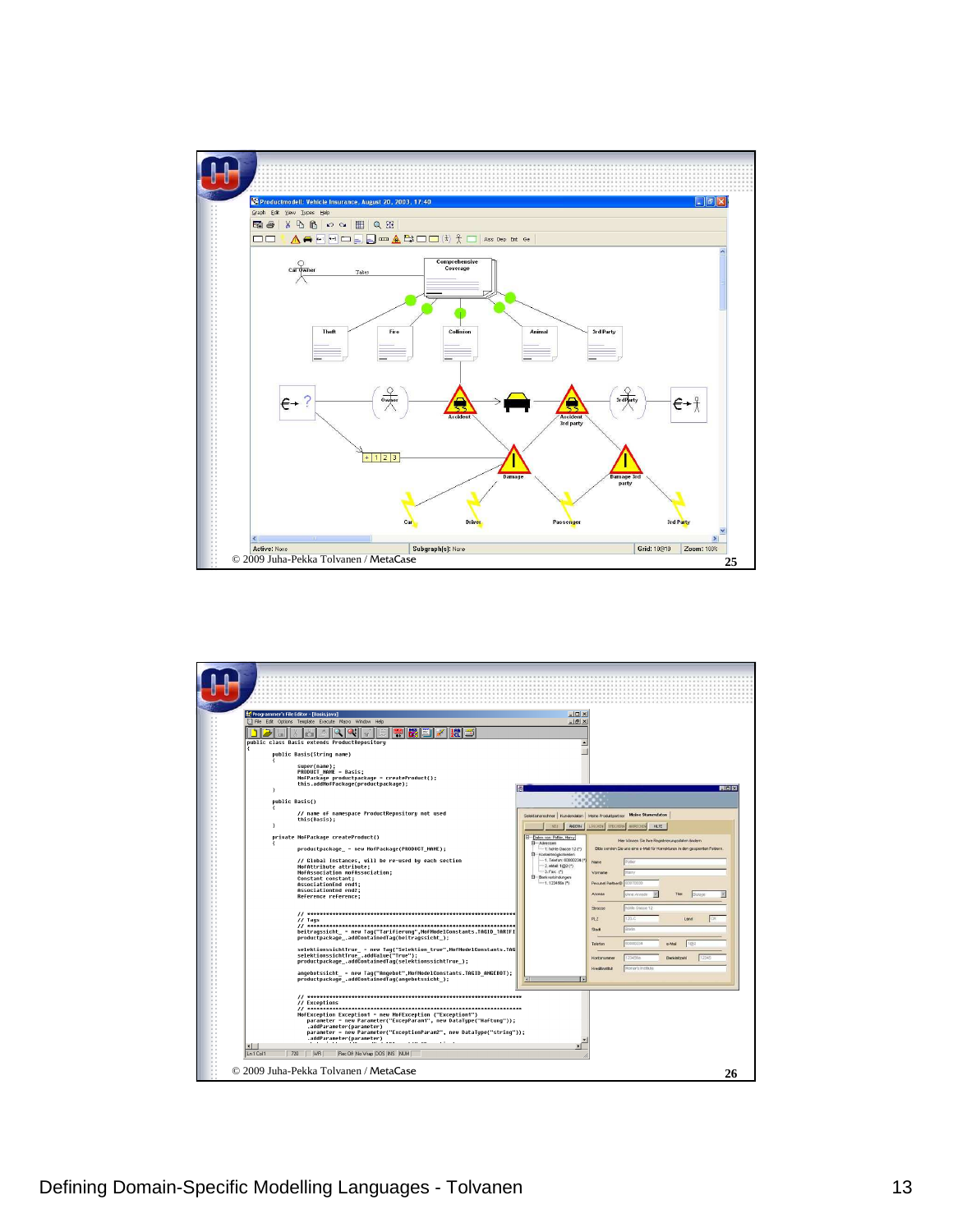

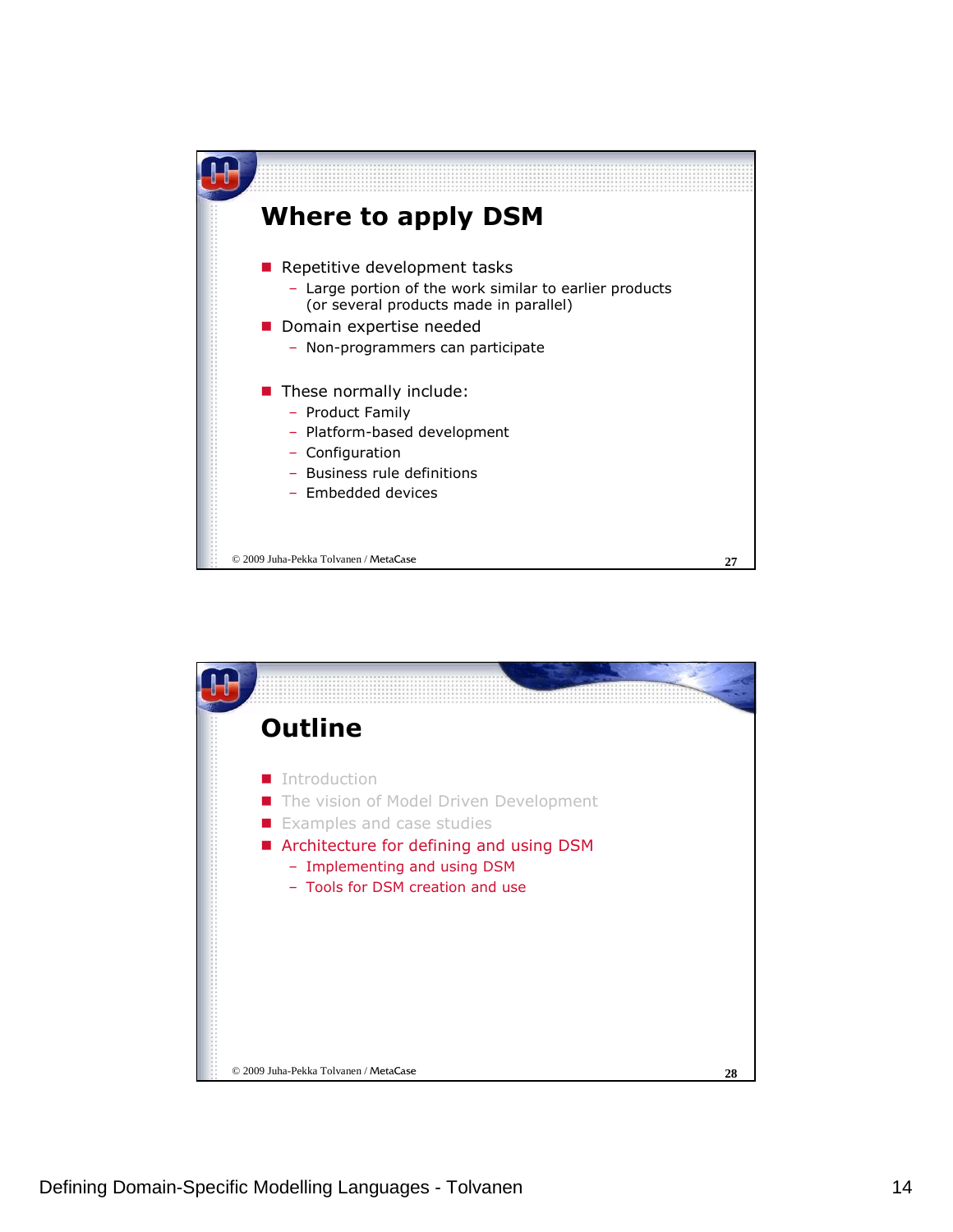

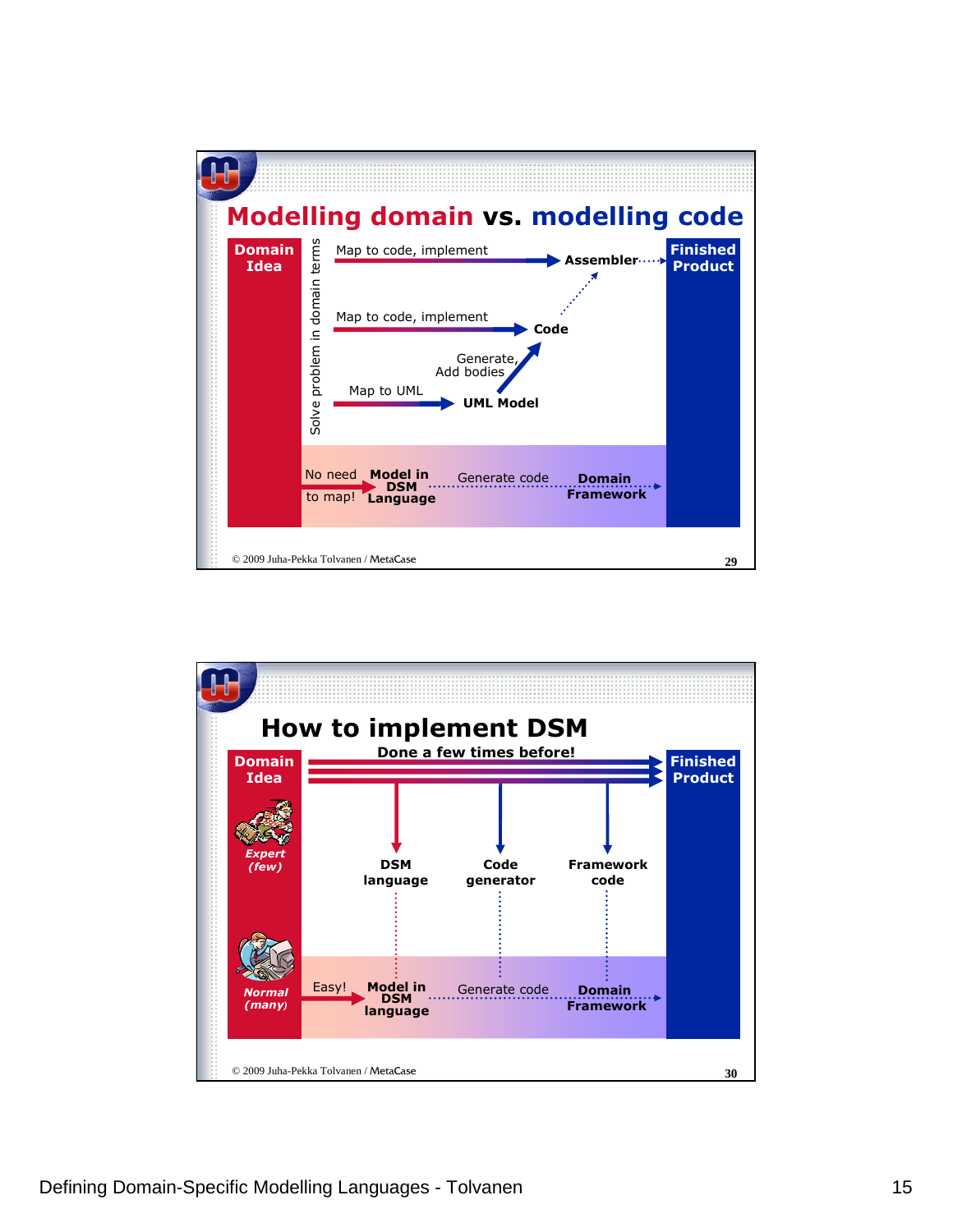

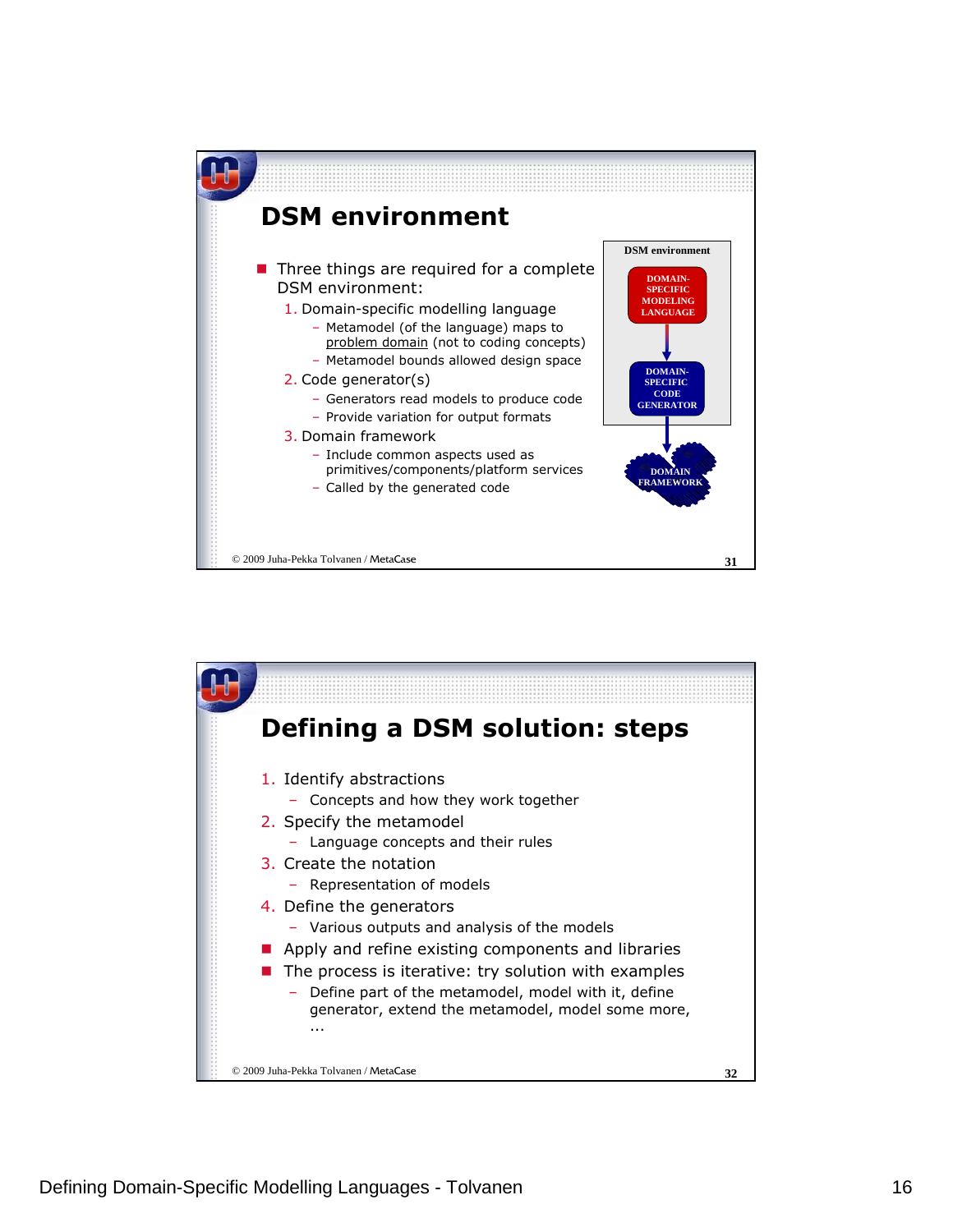

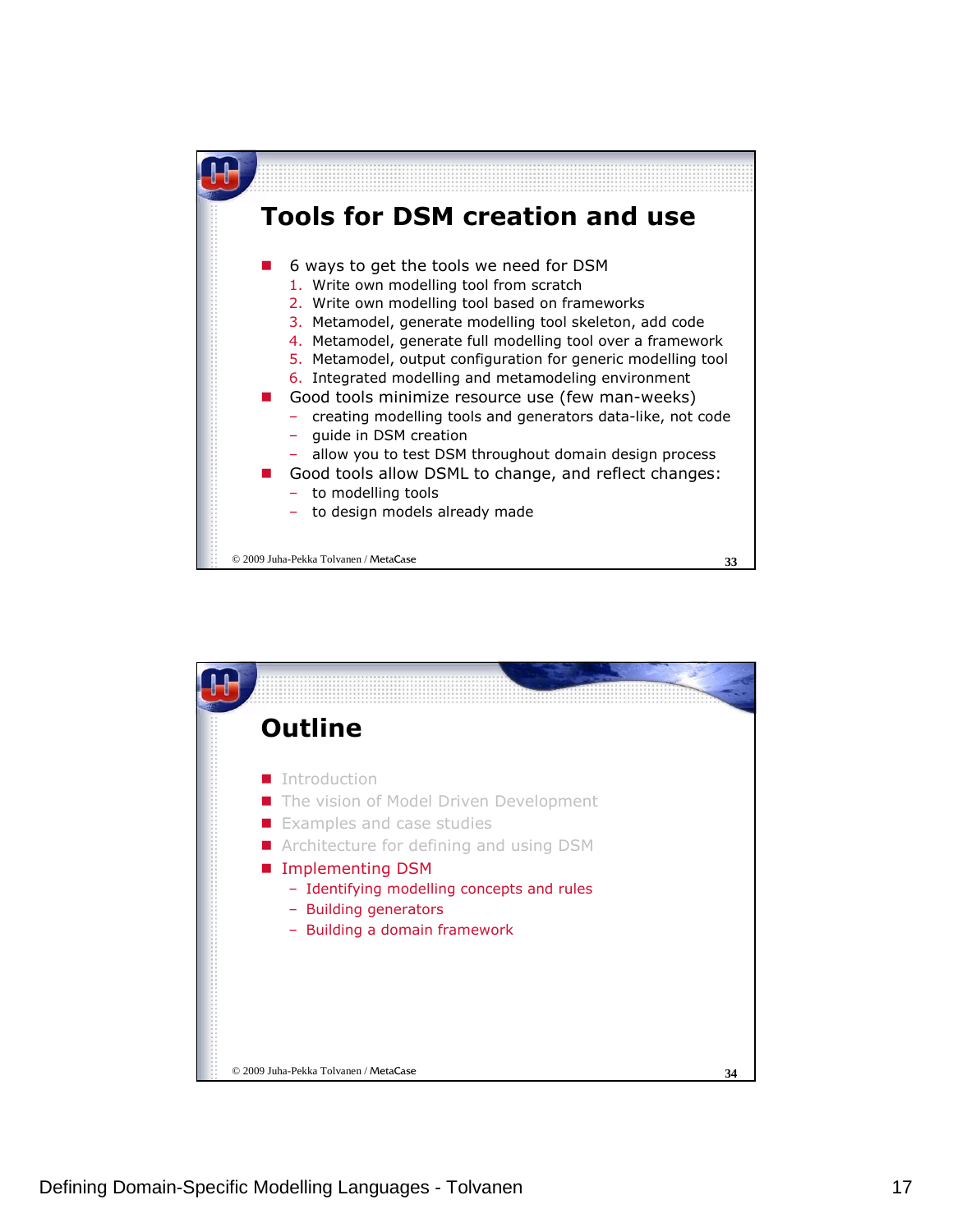

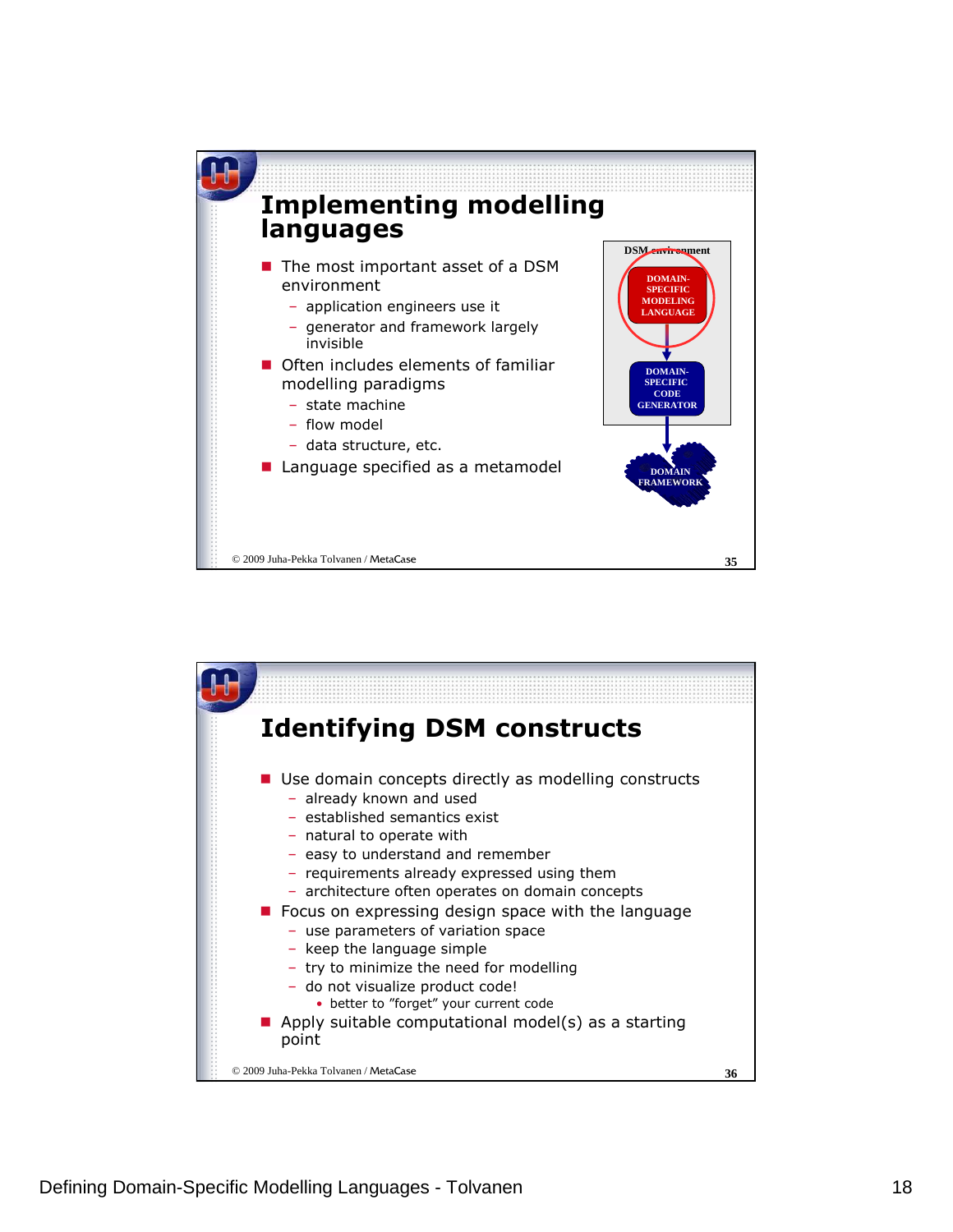

| Problem domain                  | Solution domain/ generation target             | Approach       |
|---------------------------------|------------------------------------------------|----------------|
| Telecom services                | Configuration scripts                          |                |
| Insurance products              | J2EE                                           |                |
| <b>Business processes</b>       | Rule engine language                           |                |
| Industrial automation           | $3$ GL                                         | 1, (2)         |
| Platform installation           | XML                                            | 1, (2)         |
| Medical device configuration    | XML                                            | 1, (2)         |
| Machine control                 | $3$ GL                                         | 1, 2           |
| Call processing                 | <b>CPL</b>                                     | 2, (1)         |
| Geographic Information System   | 3 GL, propriety rule language, data structures | $\overline{2}$ |
| SIM card profiles               | Configuration scripts and parameters           | $\overline{2}$ |
| Phone switch services           | CPL, Voice XML, 3 GL                           | 2, (4)         |
| eCommerce marketplaces          | J2EE, XML                                      | 2, (4)         |
| Automation network              | $\mathbf C$                                    | 3.4            |
| Crane operations                | $C/C++$                                        | 3, (5)         |
| SIM card applications           | 3 GL                                           | $\overline{4}$ |
| Applications in microcontroller | 8-bit assembler                                | $\overline{4}$ |
| Household appliance features    | $3$ GL                                         | $\overline{4}$ |
| Smartphone UI applications      | Scripting language                             | $\overline{4}$ |
| ERP configuration               | 3 GL.                                          | 4, 5           |
| ERP configuration               | 3 GL                                           | 4, 5           |
| Handheld device applications    | $3$ GL                                         | 4, 5           |
| Phone UI applications           | $\mathsf{C}$                                   | 5, (4)         |
| Phone UI applications           | $C++$                                          | 5, (4)         |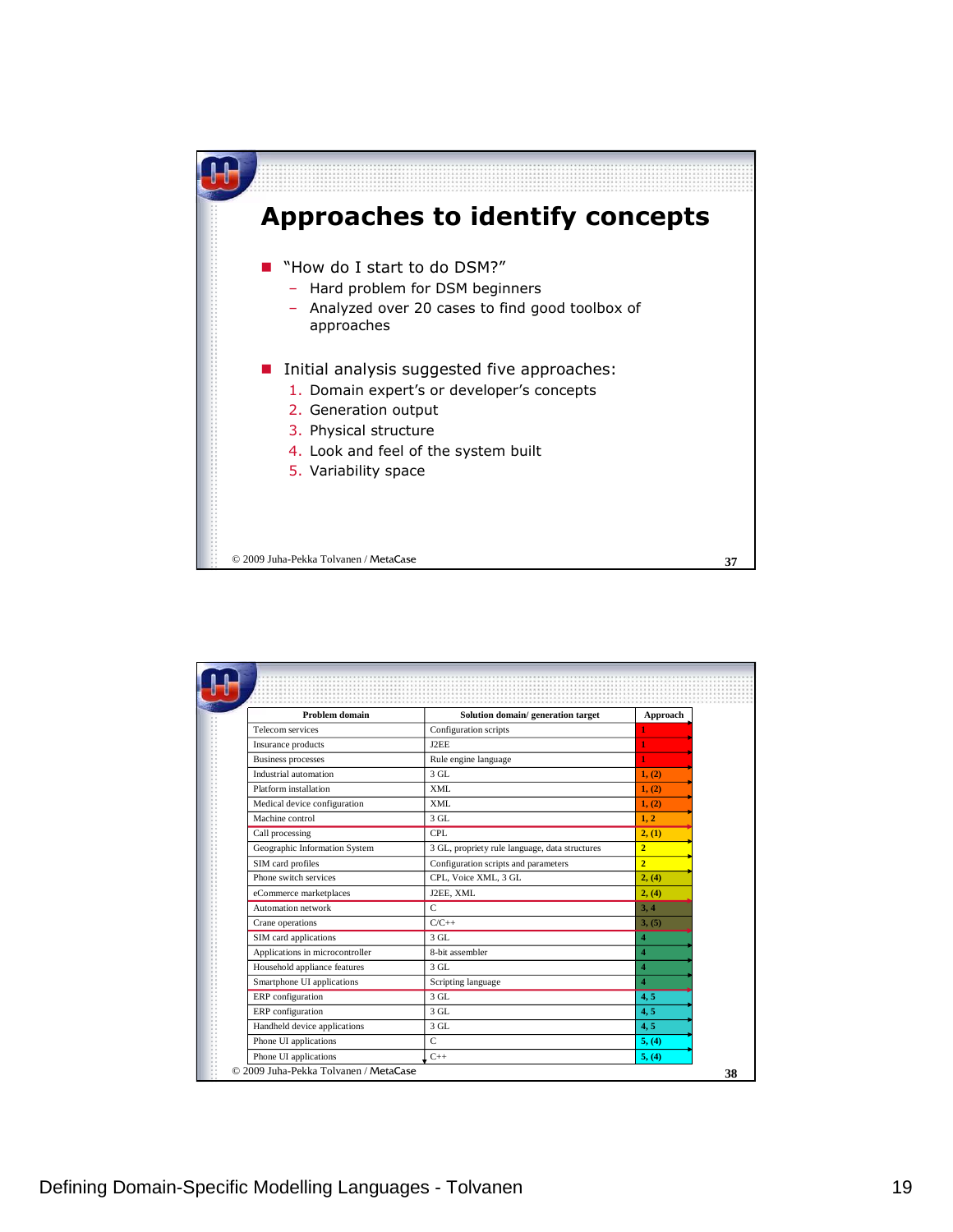

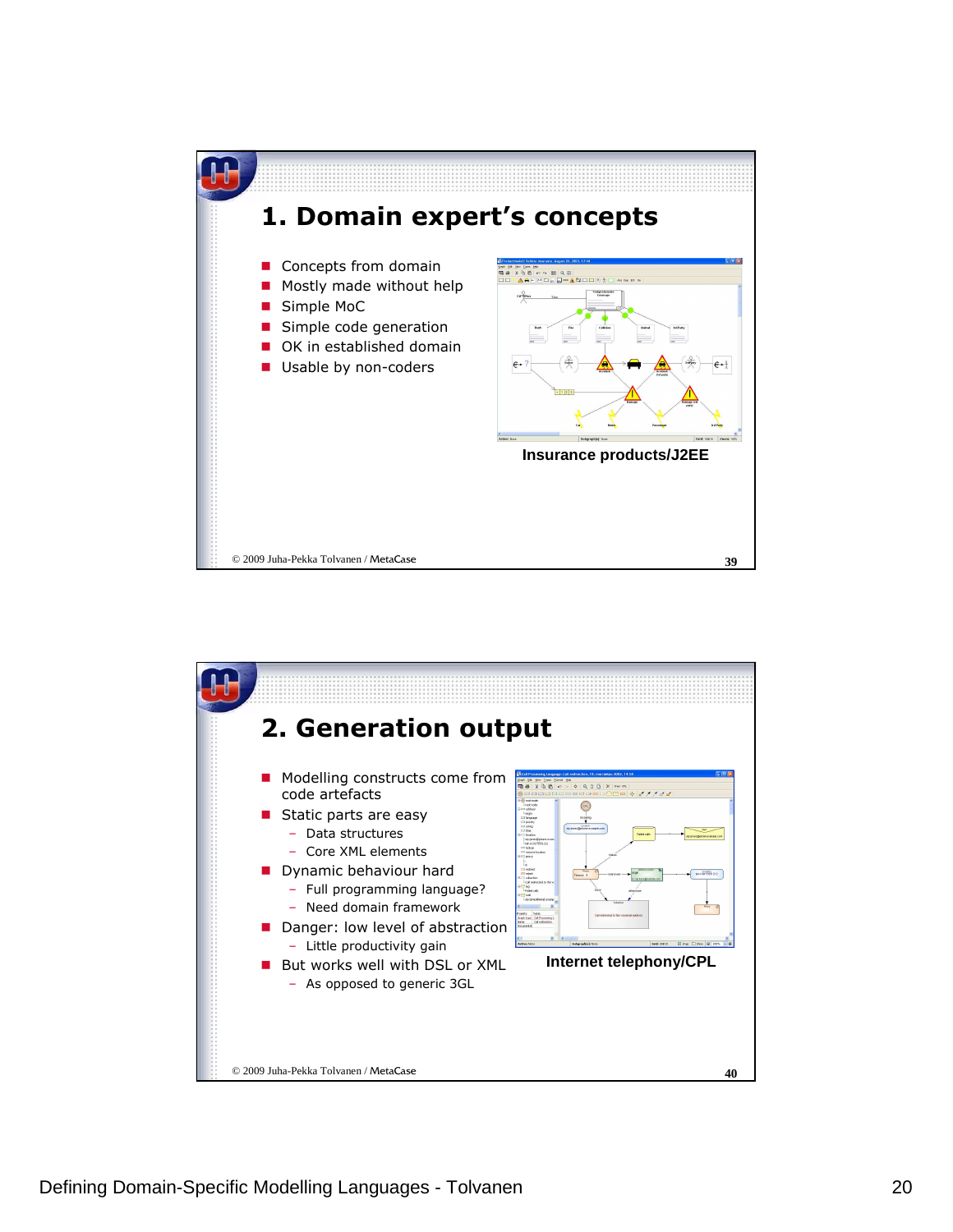

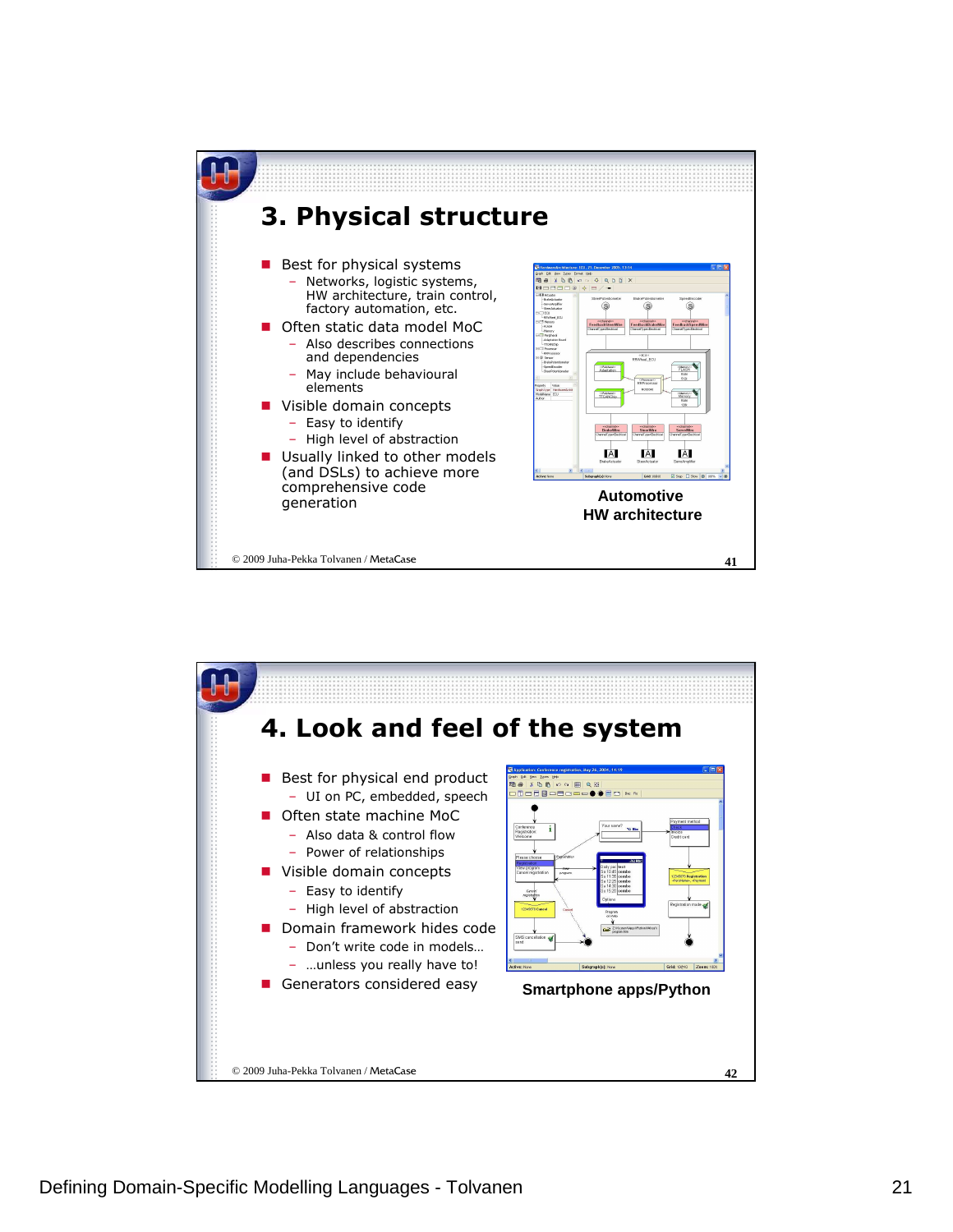

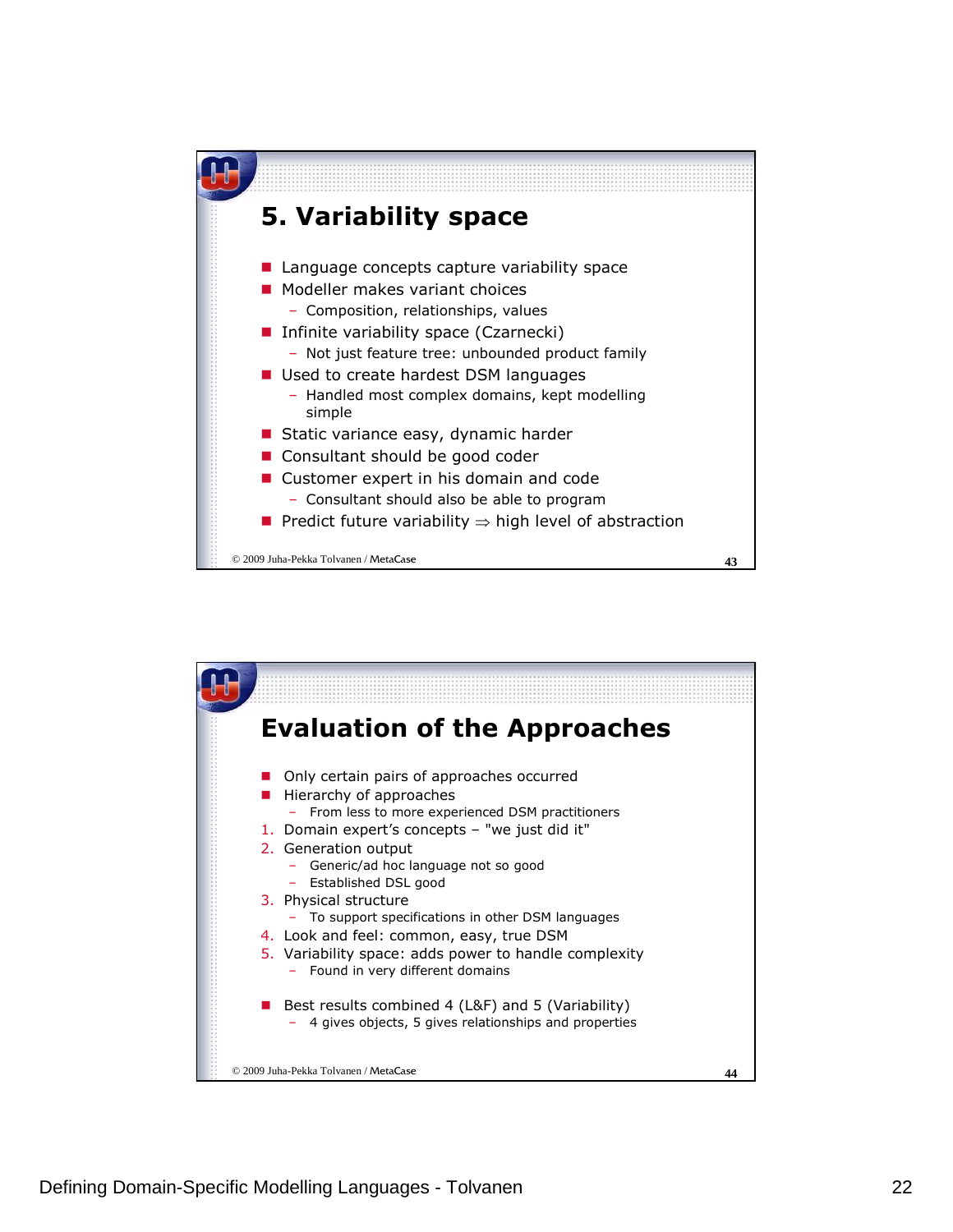

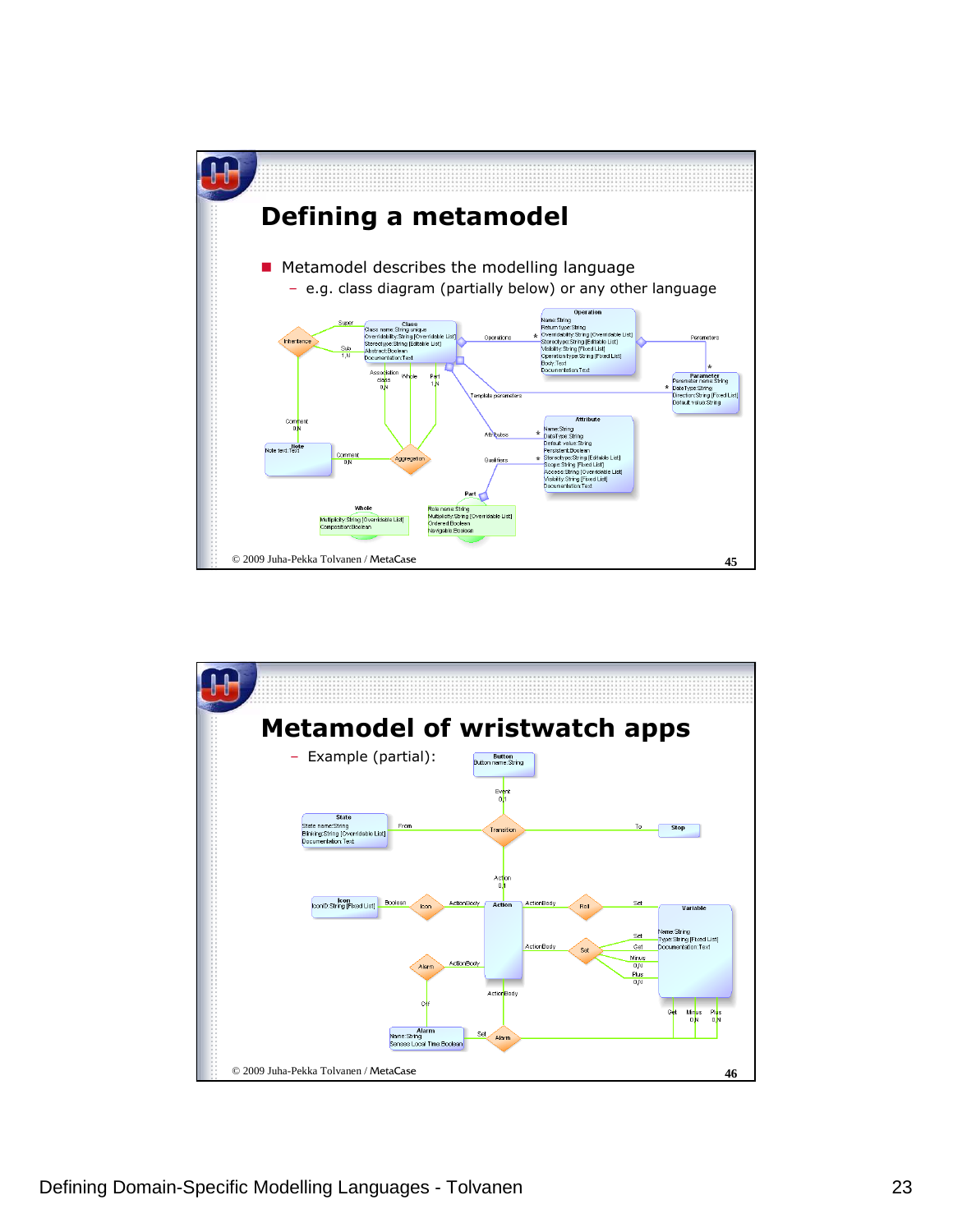

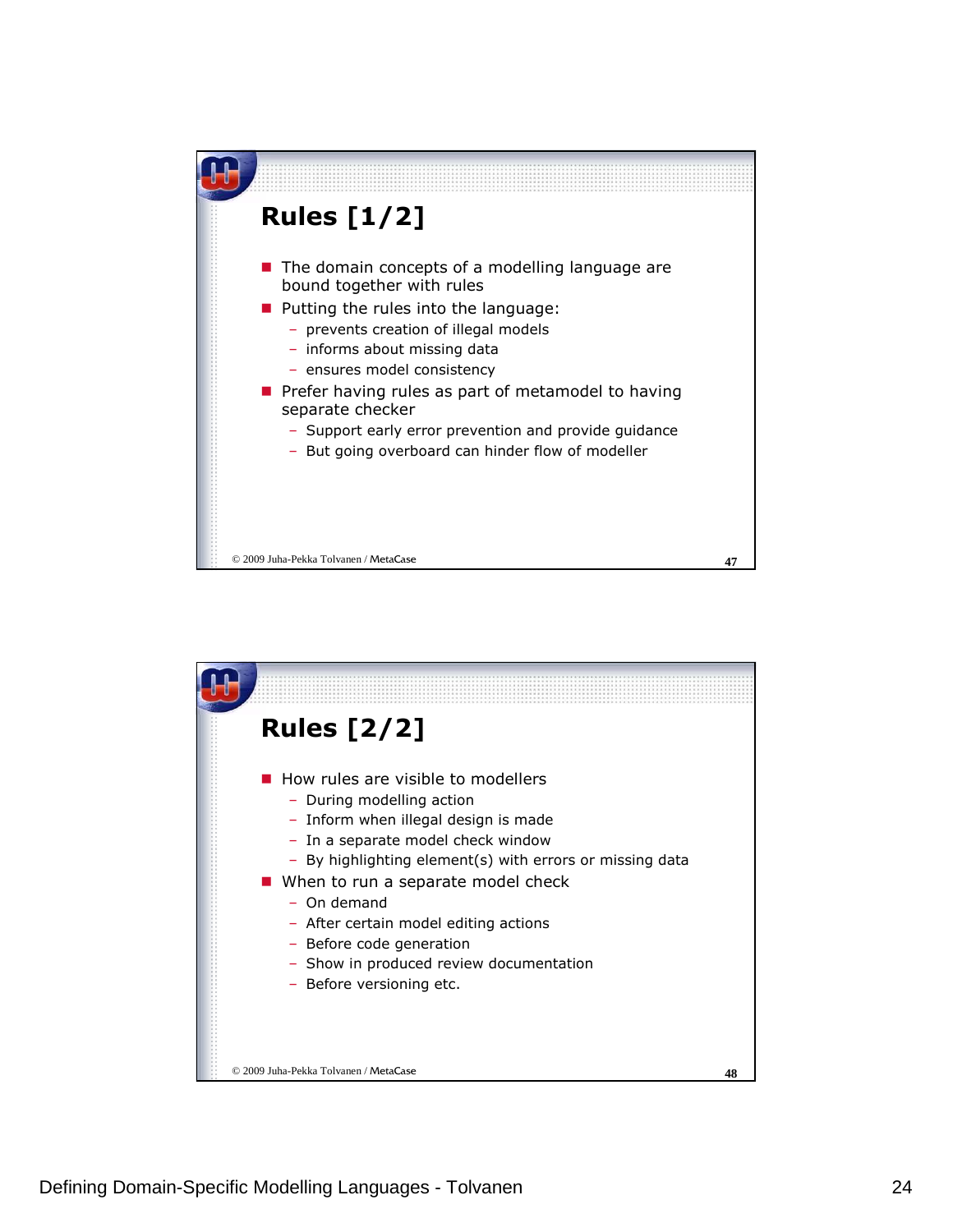

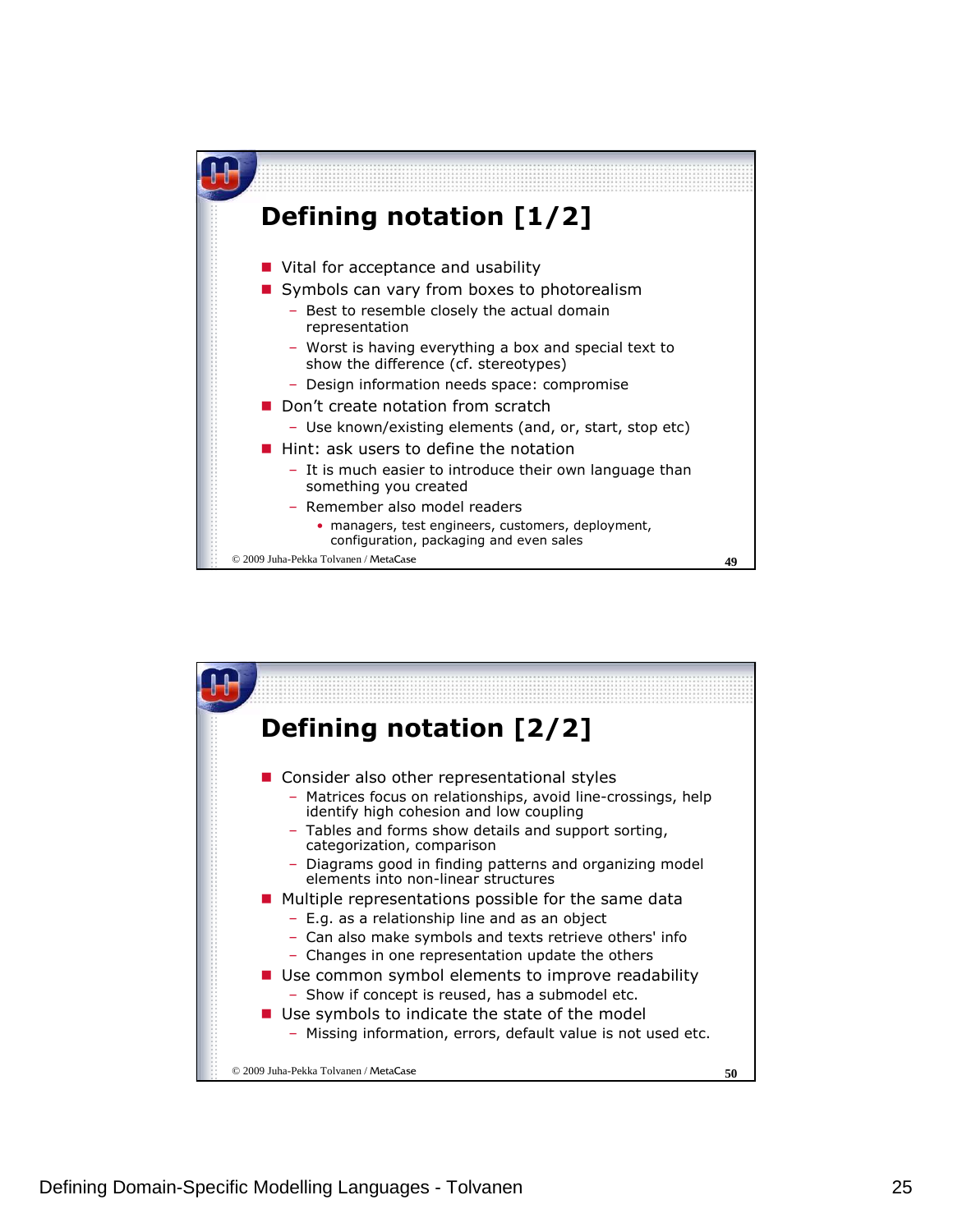

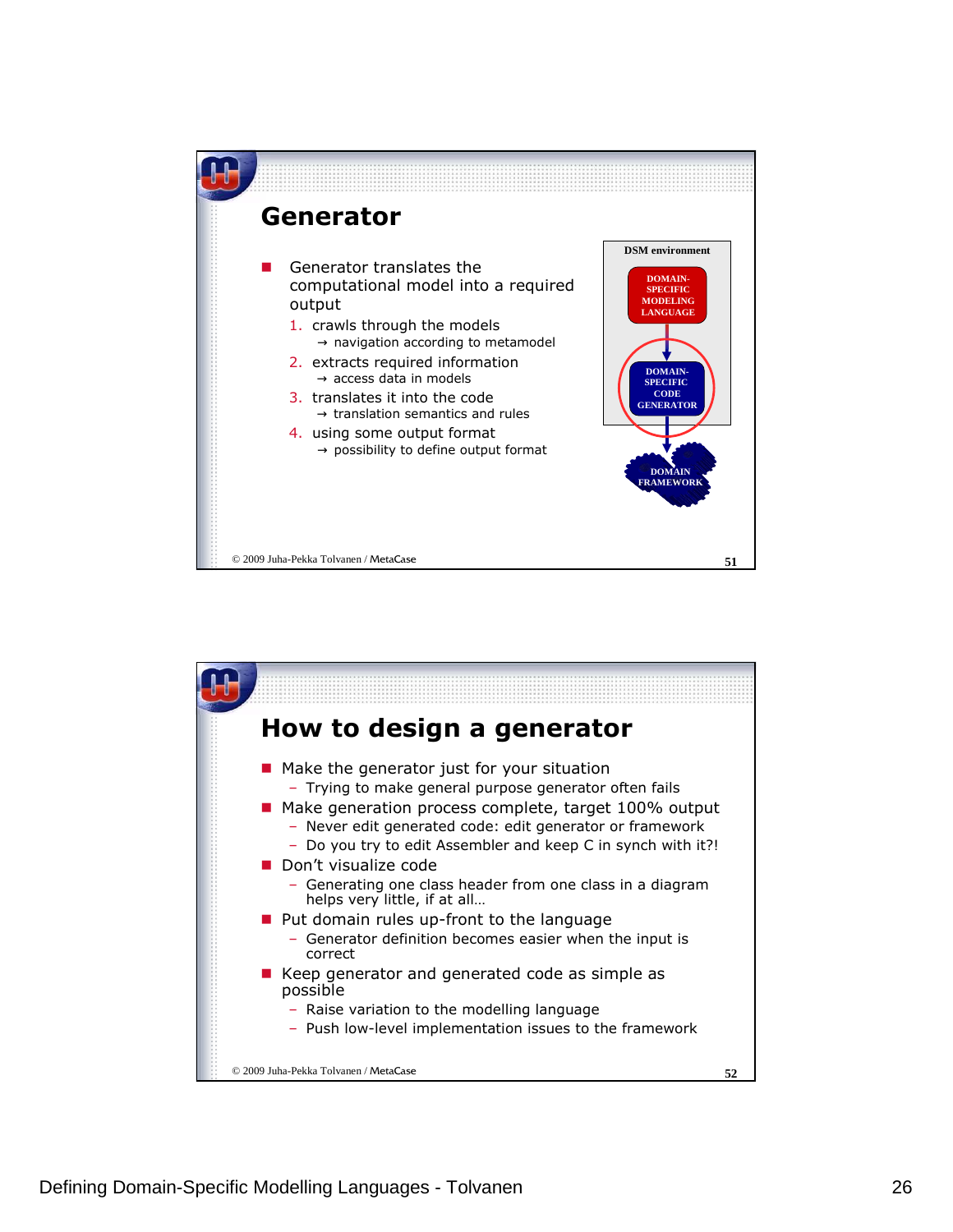

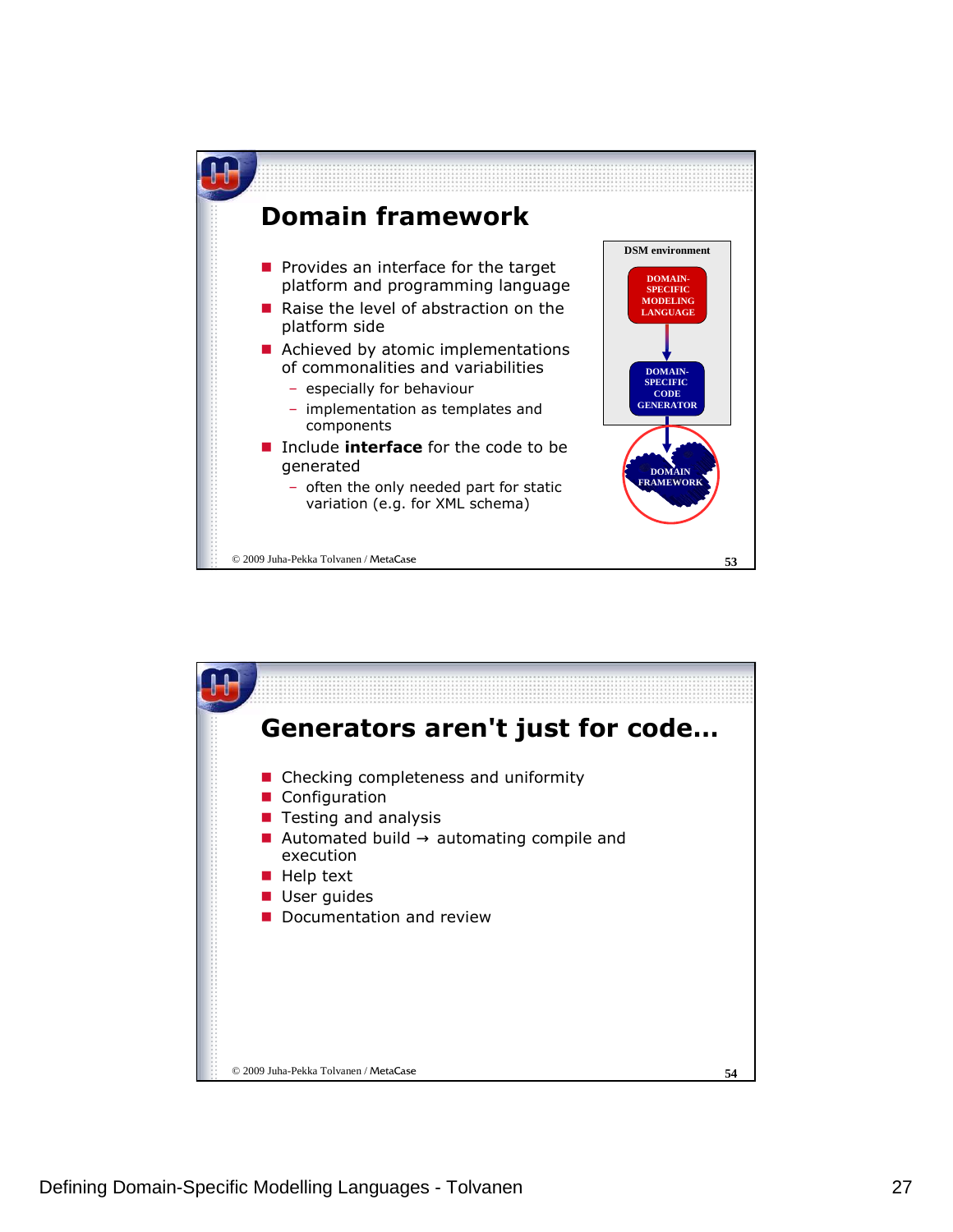